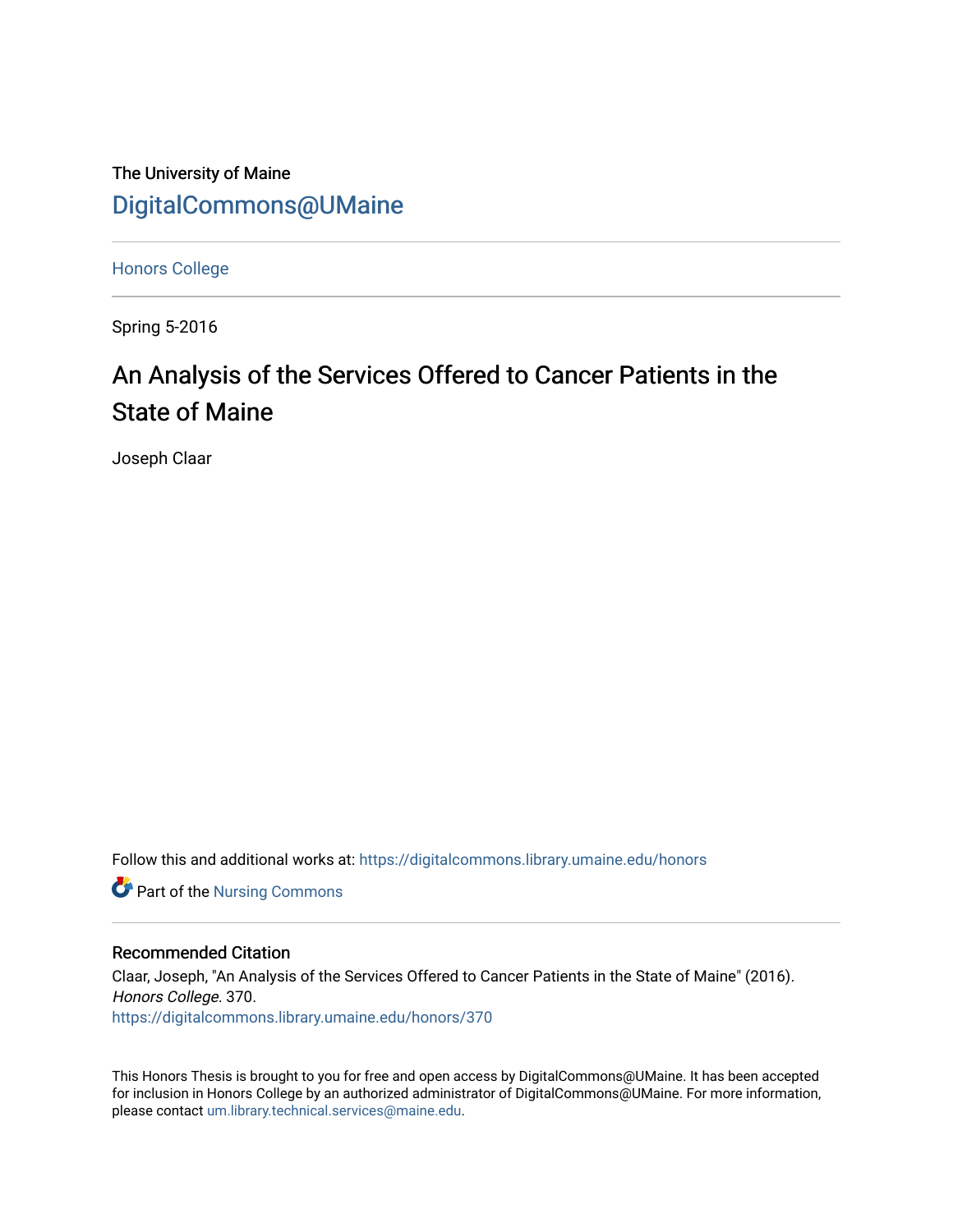# AN ANALYSIS OF THE SERVICES OFFERED TO CANCER PATIENTS IN THE STATE

# OF MAINE

by

Joseph Claar

A Thesis Submitted in Partial Fulfillment of the Requirements for a Degree with Honors (Nursing)

The Honors College

University of Maine

May 2016

Advisory Committee:

Mary Shea, Ph. D., FNP, PNP, Assistant Professor of Nursing, Chair David Gross, Ph.D., Adjunct Associate Professor in Honors, English, Honors College Patricia Poirier, Ph.D., R.N., AOCN, Associate Professor of Nursing Charlene Ingwell-Spolan, Ph.D., RN, Assistant Professor of Nursing Katie Trepanier, RN, MSN, CCNS, Lecturer in Nursing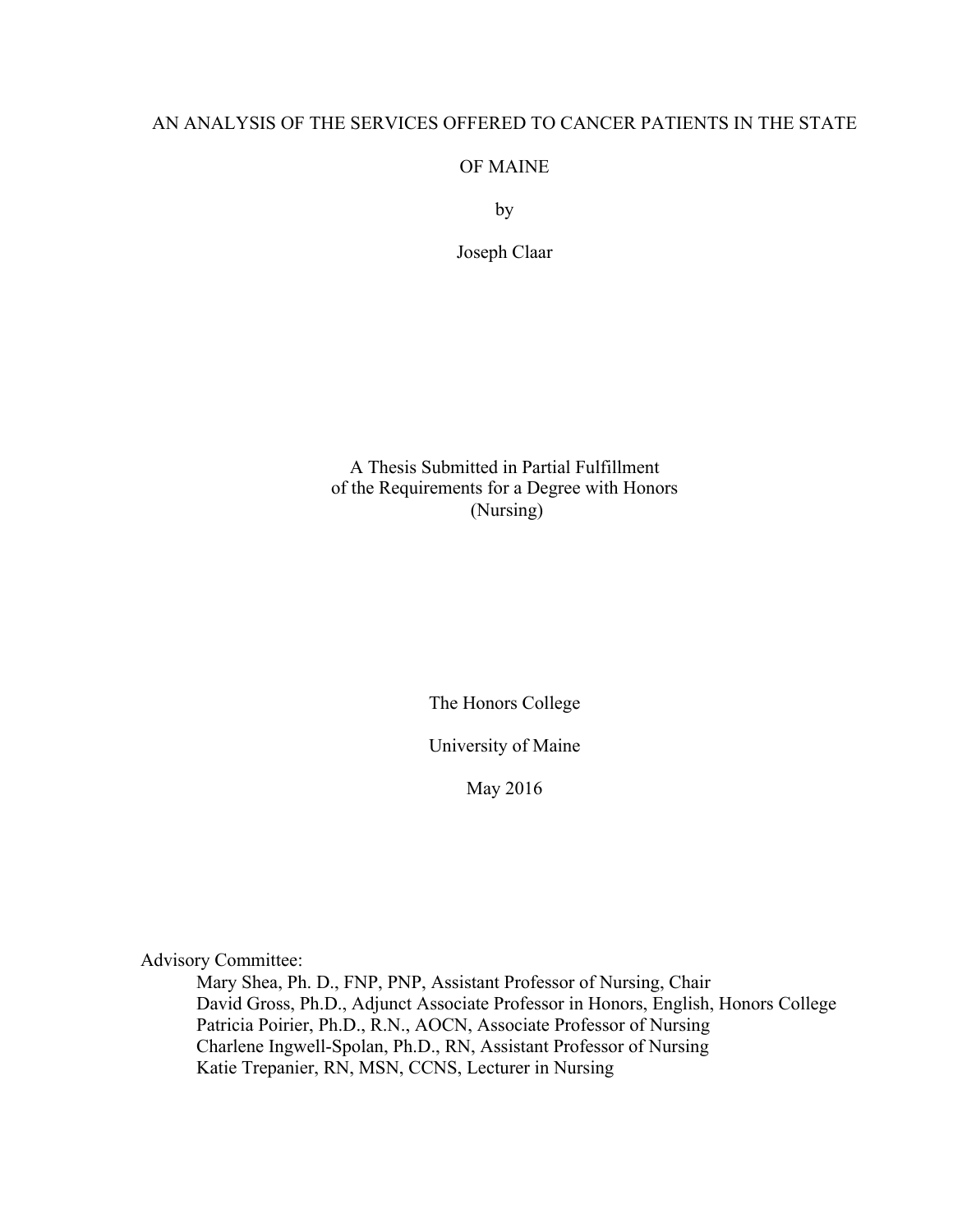© 2016 Joseph Claar

All Rights Reserved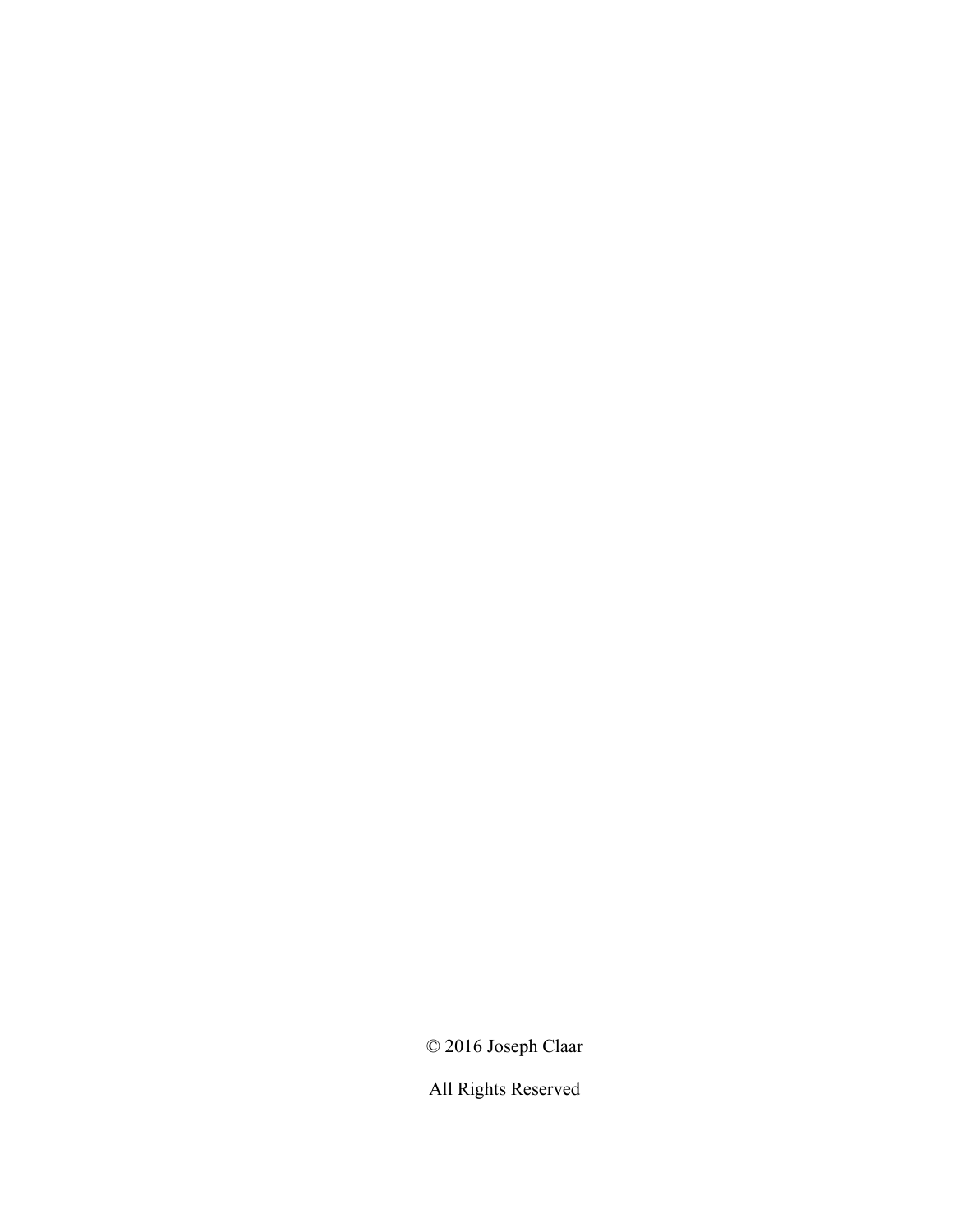#### Abstract

People who are diagnosed with cancer should have access to information about their disease. These patients require the proper supportive care to meet their needs, and in order to do that; many people are turning to cancer support centers. These centers offer complementary and alternative medicine (CAM) such as yoga, meditation, reiki, support groups, etc. Cancer support centers have been developed that try to reach as many people as possible with their services. Maine is a very rural state so not everyone has easy access to complementary and alternative medicine practices, but these cancer support services can be found at various facilities throughout the state. Cancer support centers do everything that they can to make sure that patients and families affected by cancer receive high-quality information and support. In order to make sure that these centers are responsive to the needs of the people affected by the disease, I have conducted a study to determine what services the patients have found to be beneficial.

One hundred and twenty two participants took the survey. Survey participants found a majority of the services listed to be beneficial to their health. Exercise/fitness group was the most beneficial and hypnosis was the least beneficial. Common themes came up in the survey that included topics such as the need for more support centers and less traveling for members.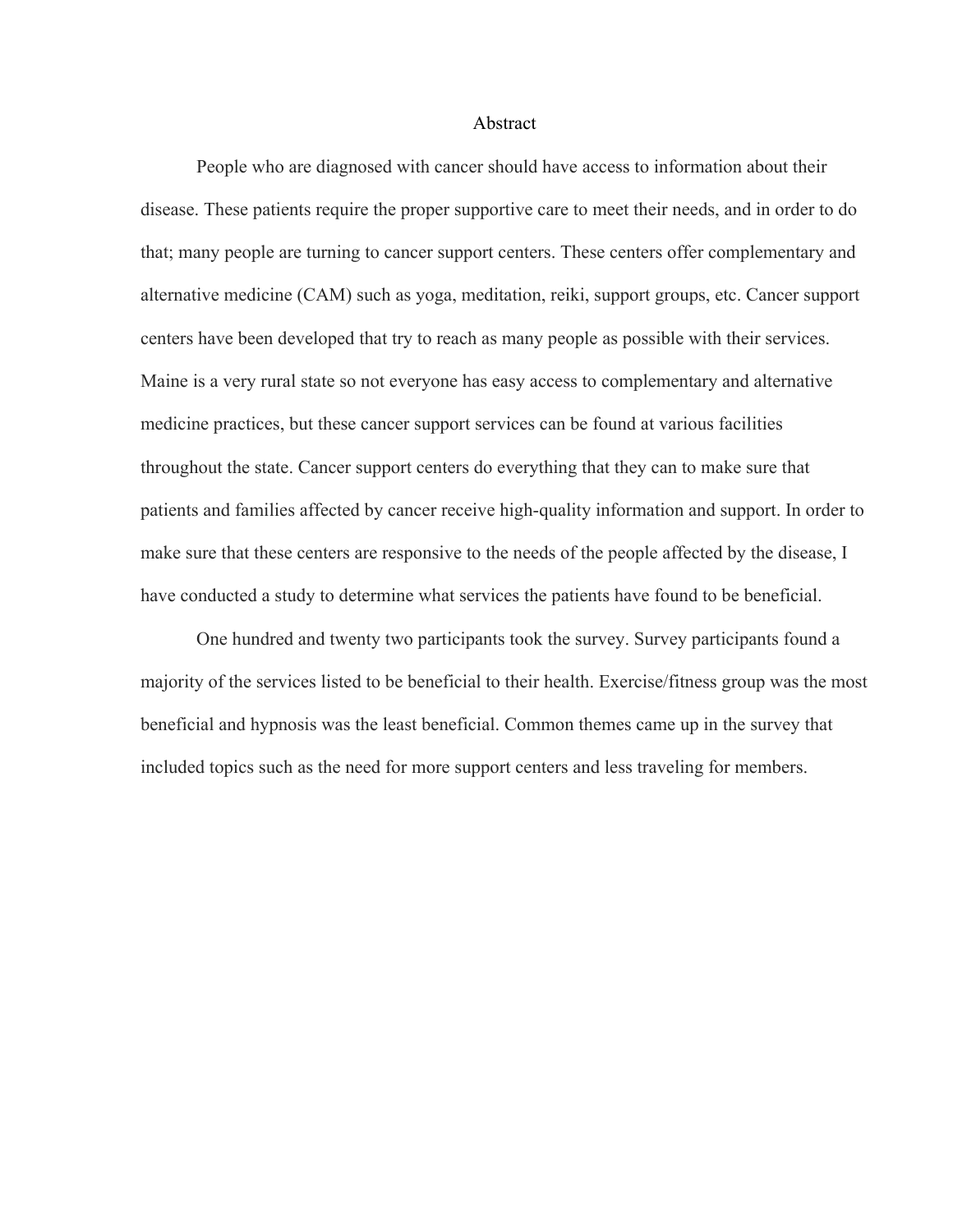# Table of Contents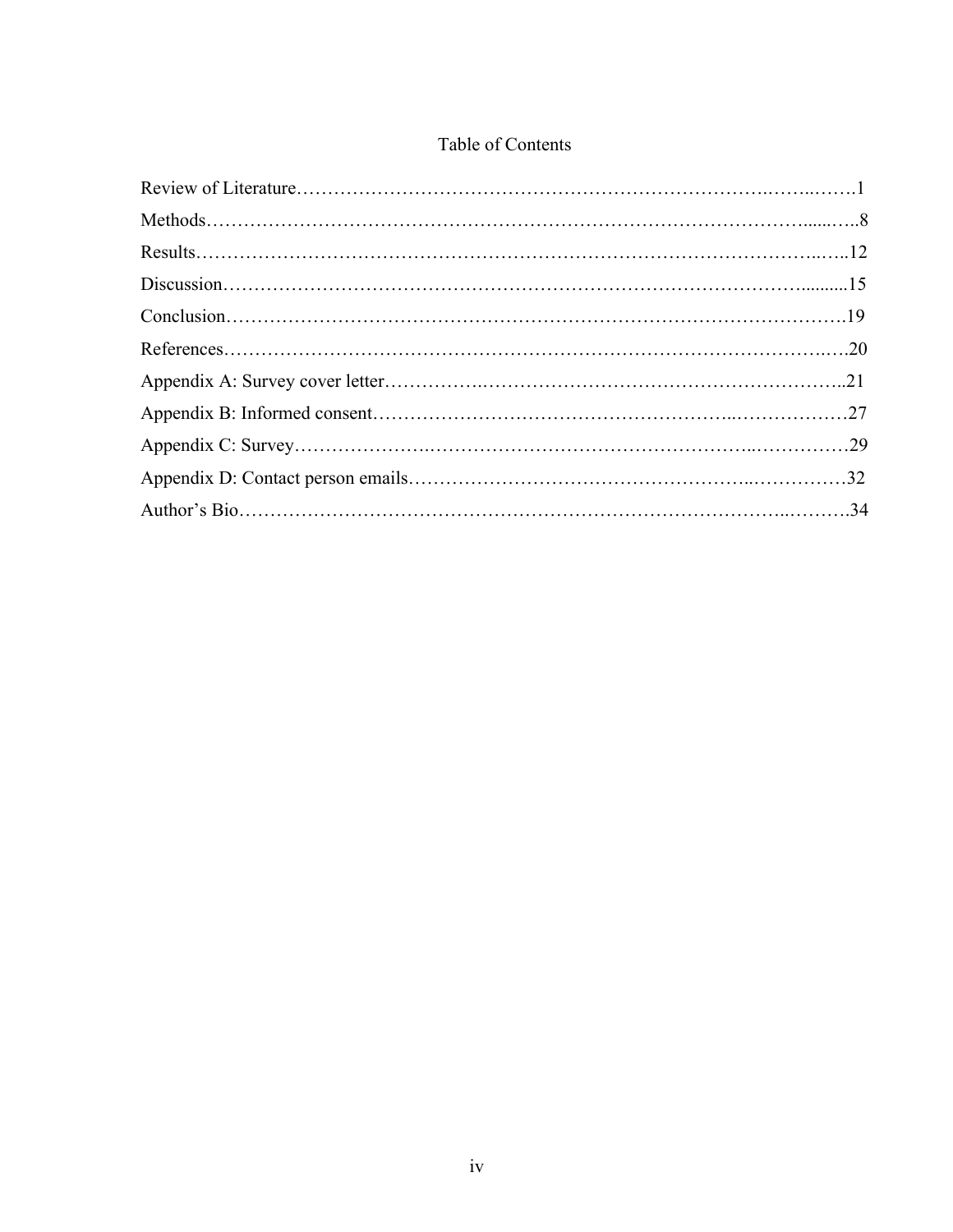#### **Review of Literature**

There have been breakthroughs in cancer treatments and technologies over the years, so cancer patients are living longer lives and surviving the disease. Now there is a growing population of people affected by cancer because of the survivors and prevalence of cancer. Shneerson, Taskila, Gale, Greenfield, and Chen (2013) stated that survivors of cancer are more likely to suffer from health problems that are secondary to the cancer such as nausea, anxiety, fatigue, depression, and pain. Patients have reported feeling isolated and abandoned after ending treatment. This would impact their quality of life and may further their depression and anxiety. Cancer patients can use different resources in order to improve their quality of life and long-term health outcomes.

Complementary and alternative medicine (CAM) can be defined as: "a variety of different medical systems and therapies based on the knowledge, skills, and practices derived from theories, philosophies and experiences used to maintain and improve health, as well as to prevent, diagnose, relieve, or treat physical and mental illnesses" (Schneerson et al., 2013, p. 418). This concept encompasses several different types of therapies such as acupuncture, meditation, reflexology, massages, etc. Complementary and alternative medicines are not always used in conventional healthcare systems but cancer patients have utilized CAM for years. It's a way for them to regain control of their bodies and develop therapeutic relationships with healthcare professionals and care providers. Complementary and alternative medicine has also been linked to alleviating side effects from treatment and improving quality of life (Schneerson et al., 2013). Cancer patients use these services more than the healthy population, because they have a strong belief in these therapies and are hopeful about the outcomes.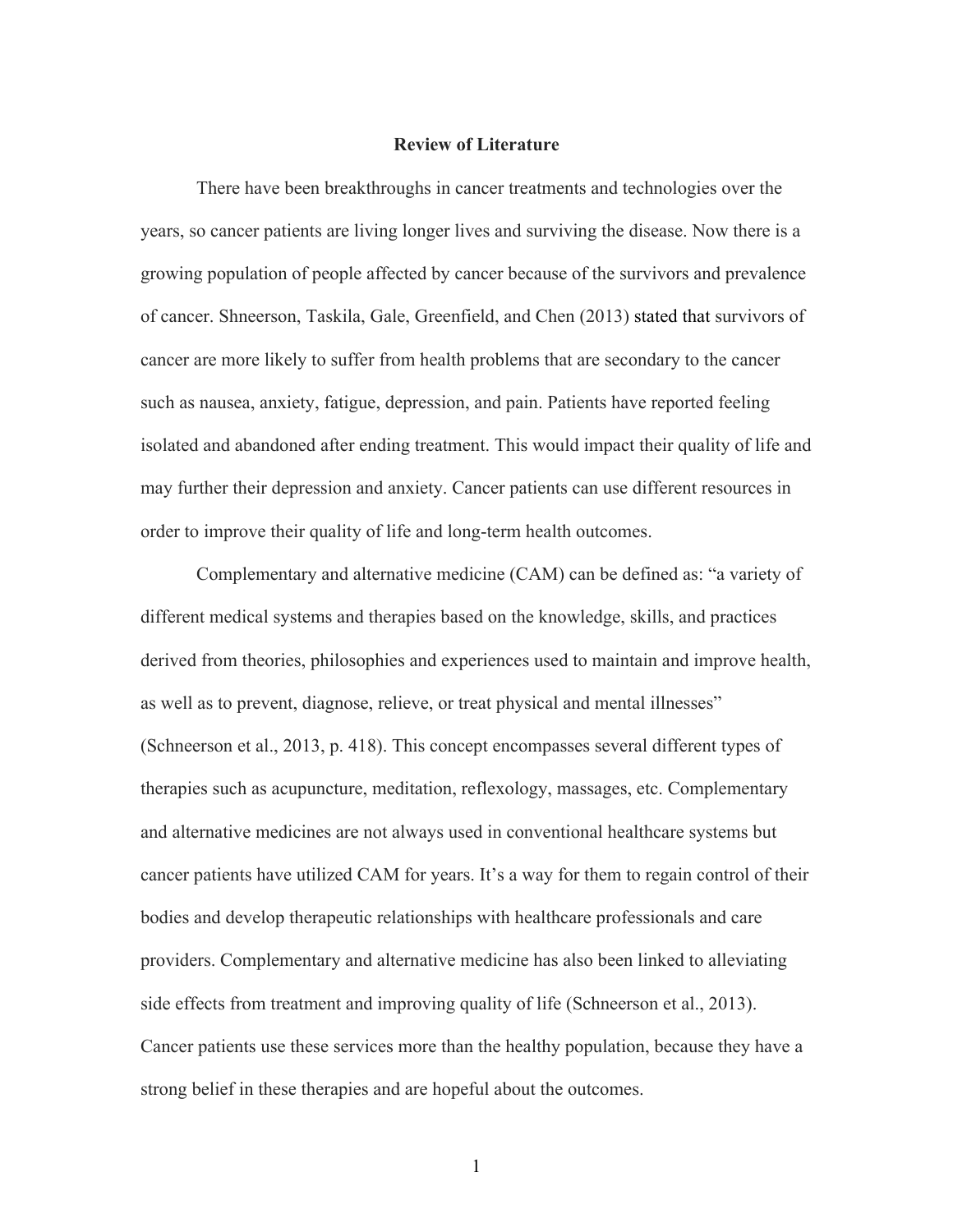A study by Ben-Arye et al. (2012) explained the association of complementary and alternative medicine along with spirituality in oncology programs. The researchers explored the patients' perspectives on these topics in order to see if the patients' needs were being addressed. A questionnaire was distributed to a group of patients attending a community-based oncology service in Israel. Their results found that most of the patients were currently undergoing cancer treatment while the others participating were in followup surveillance of their cancer. Participating in complementary and alternative medicine services was associated with having a younger age and being of Jewish religion.

An important aspect of this study found that patients who have a higher level of spiritual quest are more likely to participate in complementary and alternative medicine practices (Ben-Arye et al., 2012). Patients who deemed themselves more spiritual than the other participants also expressed more expectations from the services that they were using. Themes such as lessening chemotherapy side-effects, improving daily functioning, and coping with the disease were expected from the complementary and alternative medicine counseling that they were receiving. This group also wanted spiritual and emotional support for the patient and their family. This study also found that participants with a higher level of spirituality expected their social worker to be more involved in building their complementary and alternative medicine treatment plan (Ben-Arye et al., 2012).

Brauer, El Sehamy, Metz, and Mao (2010) reported that cancer patients and their family members are turning to the Internet to educate themselves about their disease and treatment, including complementary and alternative medicine. Not much was known about how national leading cancer centers represented these therapies through their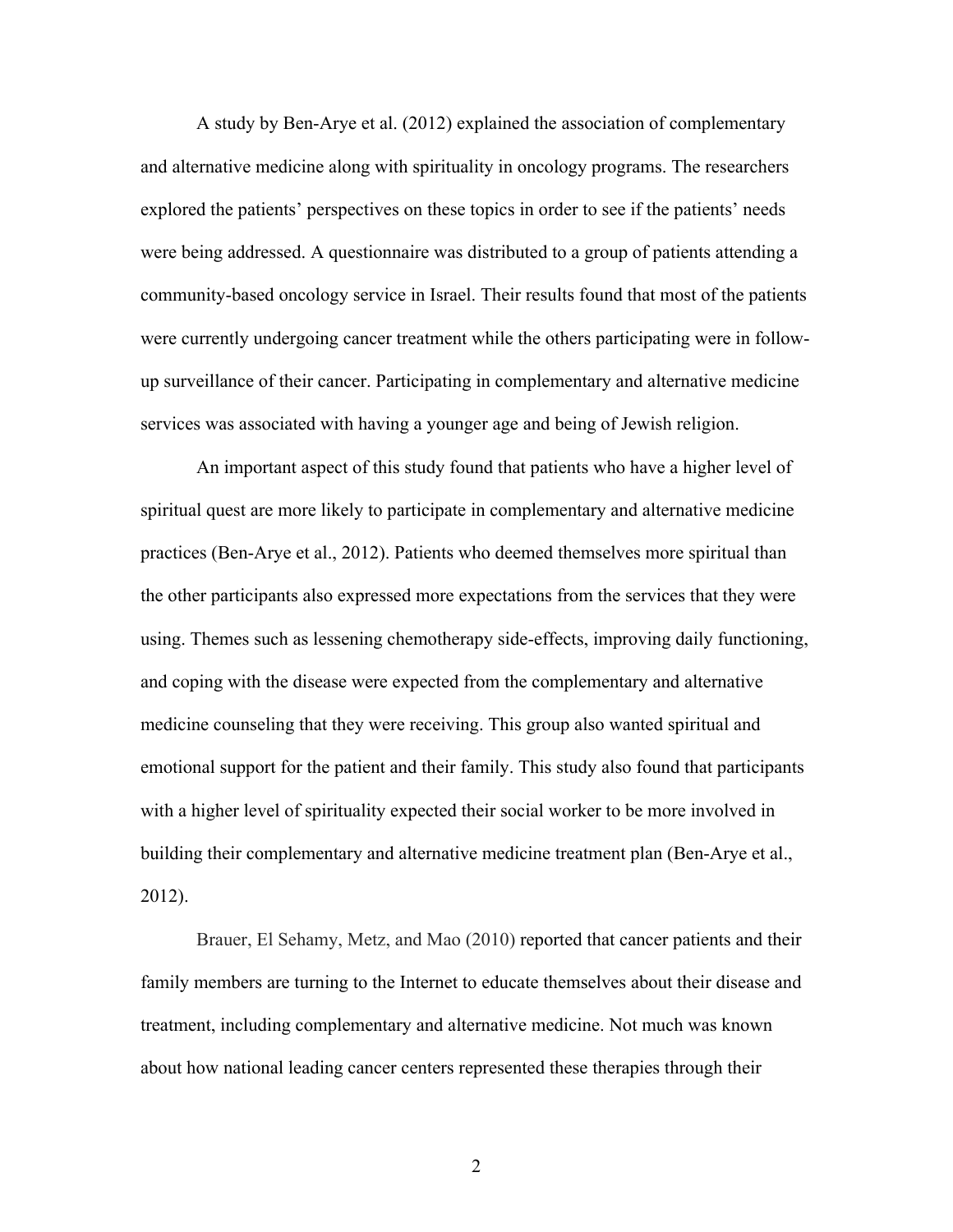websites until now. The researchers decided to simulate a perspective informationseeking patient or family member and they browsed through several websites. The National Cancer Institute has designated comprehensive cancer centers and the researchers examined 41 of their websites for this study (Brauer et al., 2010). There were only two researchers who evaluated the websites, but their ratings were adequately correlated between them. These researchers looked at all of the complementary and alternative medicine information on these websites by using a scale. This particular scale had 4 items that could be rated, which included overall, information, presentation, and navigation.

Their results showed that 29% of these centers did not have functional websites regarding information related to complementary and alternative medicine (Brauer et al., 2010). There were common types of complementary and alternative medicine activities, which included meditation, nutrition, spiritual support, and yoga. Massage and music therapy were also listed. Roughly 56% of the websites presented information on support groups for patients. Only 7 of the 41 websites received a composite score that was excellent, which shows the need to redesign websites in order to make them more suitable to provide information (Brauer et al., 2010). There should be more development of these websites in order to provide patients with the correct information so they can be empowered and get the treatment they need.

Manning and Dickens (2007) distributed surveys to cancer patients who attended cancer support groups. These people were asked to choose from four possible responses for each question. The answer options ranged from not important to very important. The clients who participated in the study were also provided an area where they could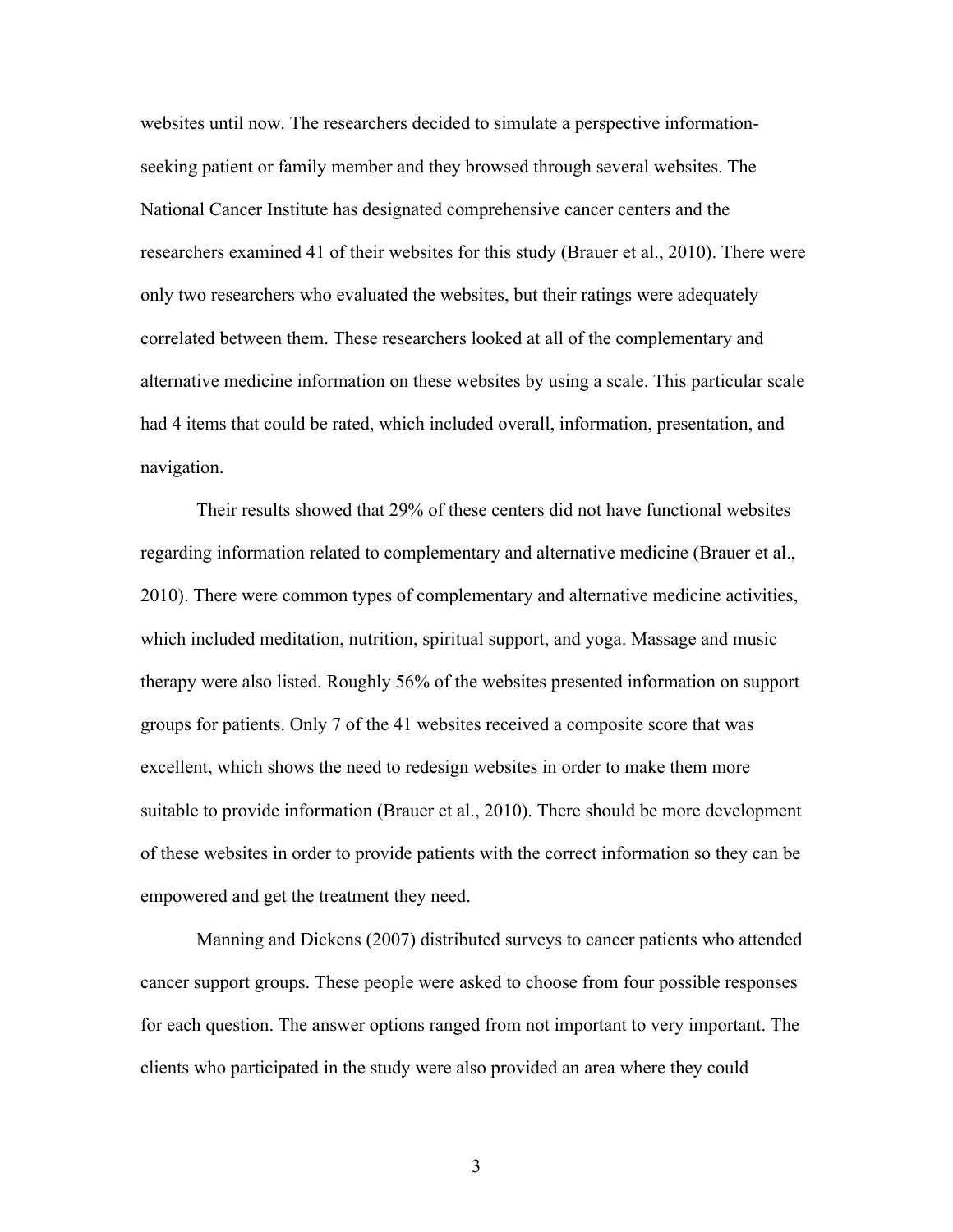describe their own experience for each question. People who responded to the survey wanted support centers to provide a "holistic approach to their condition and provide services that fixed the whole person and not just the disease" (Manning & Dickens, 2007, p. 34). One of the respondents stated: "I have to keep hoping the drugs I am taking are fixing one set of problems but it's the other problems cancer brings you are left struggling with" (Manning & Dickens, 2007; p. 34). Patients wanted a place that was a "white coat free zone" where they could relax and recharge their batteries. These people also wanted help understanding their diagnosis and they wanted to learn about the different treatment options. In terms of emotional support and counseling, patients wanted to talk to someone who would listen and understand what they were going through such as an ex-patient (Manning & Dickens, 2007). Former patients would know more about what current patients are going through and would not be too professional like a counselor might be.

Of the patients that Manning and Dickens surveyed, 82% thought that it was important for these support centers to provide programs that could help these patients talk to their family and friends about cancer (Manning & Dickens, 2007). There were many participants who wanted information regarding sexuality and relationships. Respondents also wanted support centers to provide access to complementary therapies. Older people actually did not find complementary therapies to be as important. Survey respondents also wanted demonstrations on how to feel and look good when battling cancer. People who are affected by cancer have a wide variety of needs. These needs can depend on the person's age, gender, type of cancer, and how far along they are on their journey (Manning & Dickens, 2007). This study clearly showed that patients want access to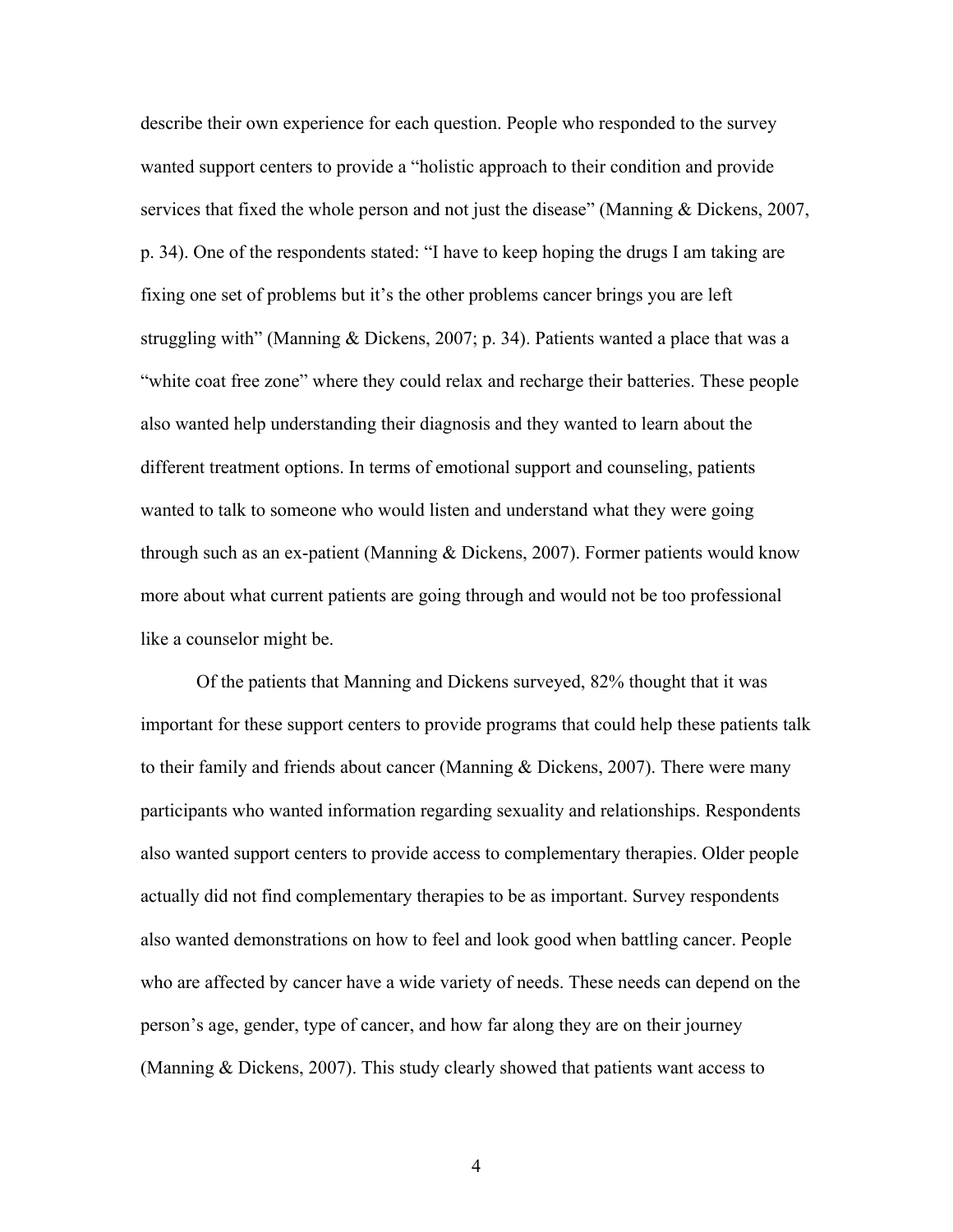information about various topics related to cancer and support services to maintain a good quality of life.

Frenkel and Cohen (2014) stated that cancer patients are requesting more information about complementary and integrative medicine. Patients and family members are turning to healthcare professionals for informed advice and need proper communication. Healthcare professionals need to be ready to assist these patients having intense emotions while discussing the usage of complementary and integrative medicine. Patients who are affected by cancer may feel as though they are experiencing an existential life crisis. Therefore, effective communication between the healthcare provider and the patient is crucial (Frenkel & Cohen, 2014). Healthcare professionals will have to establish trust with patients and family members. This study identified communication as being a core clinical skill in medicine, especially cancer care.

In order to deliver high quality care, patients need to be satisfied with the level of communication that is being delivered to them. Communication affects patients' decision-making, well being, and compliance. Healthcare professionals should be sensitive to the patient when discussion complementary and integrative medicine. The study concluded that effective communication requires physicians and nurses to listen, encourage hope, and convey empathy. The process of communicating can be divided into two parts called the "how" and the "what" (Frenkel & Cohen, 2014). The "how" involves the attitude of the healthcare professional, the gathering of pertinent information, and addressing the patients' needs. The "what" relates to the process of exchanging information and assisting patients with decision-making regarding complementary and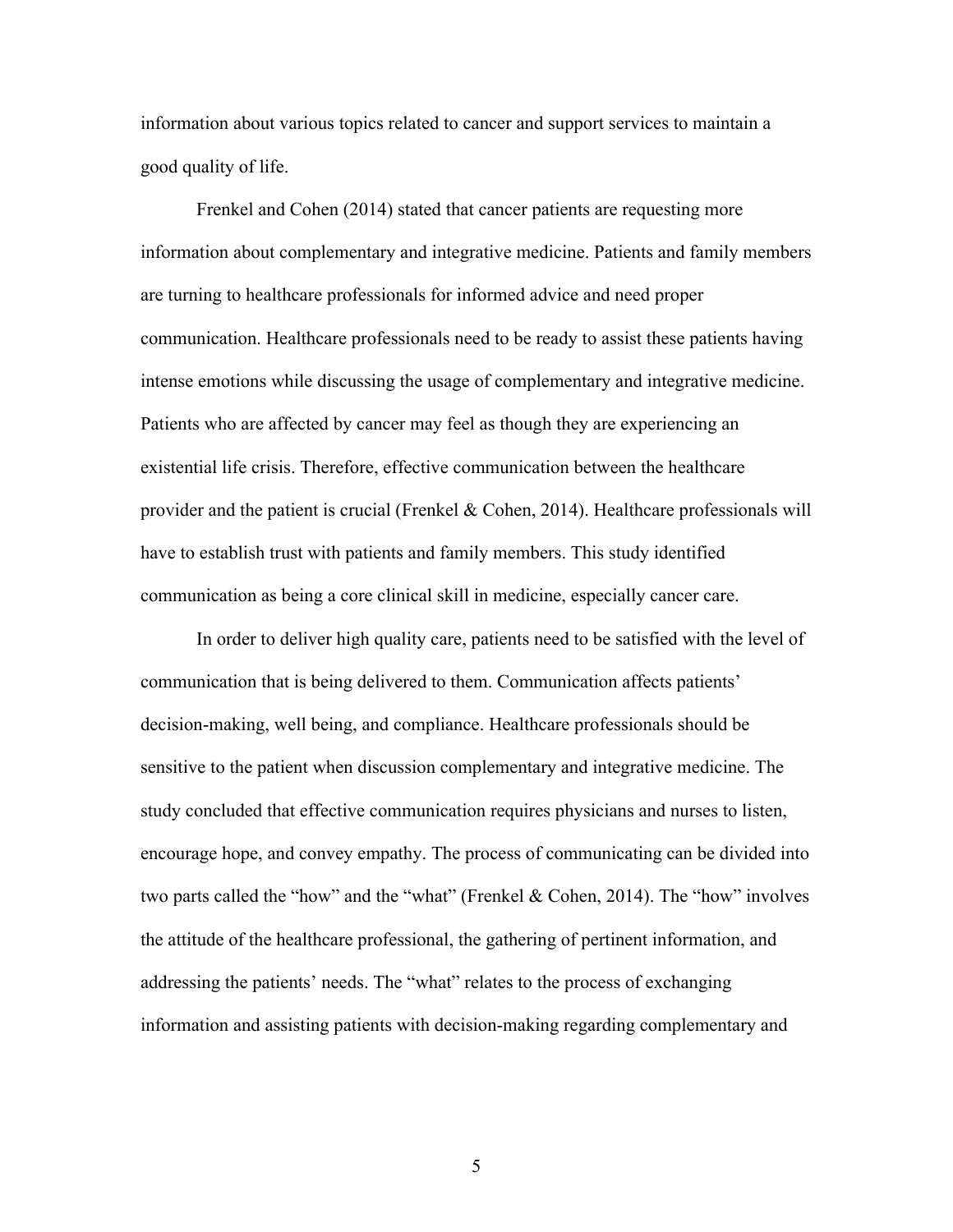integrative medicine. Overall, when working with cancer patients and their families, healthcare professionals will need to be compassionate and provide reliable information.

Lydon, Ryan-Woolley, and Amir (2009) examined cancer patients' access to selfhelp group services. These services provide guidance for these patients in order to help them deal with their emotional and everyday needs. A telephone survey was used to collect data on the structure and function of support groups for cancer patients. The leaders of cancer support groups in England were called in order to get their perceptions of the features and functions of the supports groups. Thirty-seven groups were surveyed for this study and the researchers found that 23 of these groups were peer-led, while a nurse or other healthcare professional ran the other groups (Lydon et al., 2009). The results from their surveys concluded that these groups served the purposes of providing emotional support, information/advice, as well as social opportunities for its members. One of the challenges identified from these surveys was the need to raise awareness about groups in order to attract members. Nurses have the chance to promote these support groups and encourage people to attend.

Zabalegui, Sanchez, Sanchez, and Juando (2005) discussed how nurses are always trying to give patients with cancer more emotional support and strengthen their adaptation to the disease. Psychological interventions such as support groups have improved adaptation for patients with cancer by reinforcing effective coping mechanisms (Zabalegui et al., 2005). The researchers looked at the effectiveness of support groups by reviewing the evidence behind them. A meta-analysis was performed on randomized controlled trials that evaluated support groups for cancer patients (Zabalegui et al., 2005). The researchers selected twenty studies that involved randomized clinical trial designs.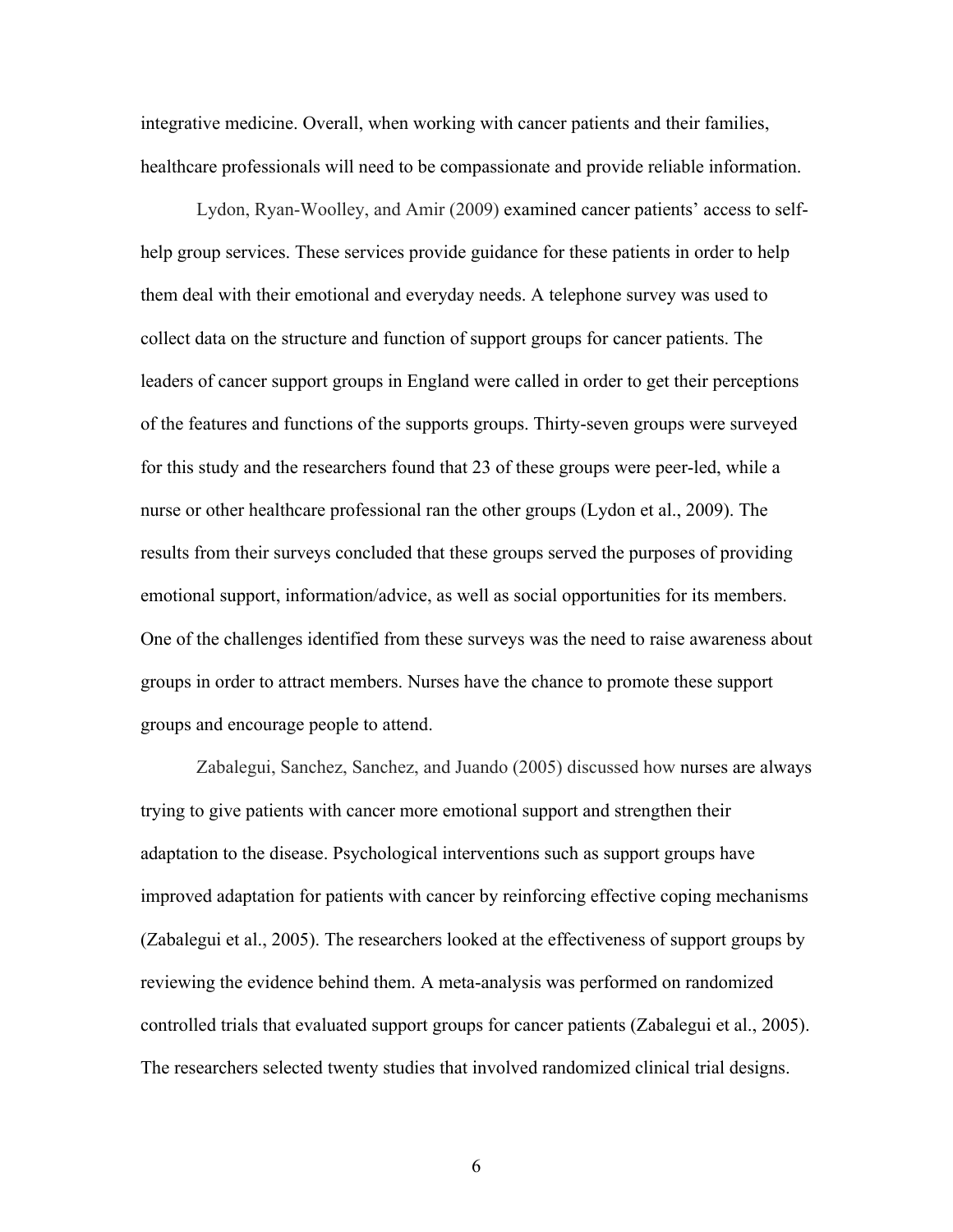The results of the study indicated that participating in support groups improved patients' emotional states such as depression and anxiety. A significant association was also found between support groups and illness adaptation, quality of life, and marital relationships. The study concluded that support group participation for cancer patients had a positive impact in these specific areas and that nurses should be promoting participation in support groups (Zabalegui et al., 2005).

Overall, the review of literature shows cancer patients wanting to use complementary and alternative medicine. Cancer patients and their families are trying to find more information on CAM services by using various outlets. They're turning to the Internet and healthcare providers in order to educate themselves on the topic. CAM services have the potential to help patients and their families and numerous ways.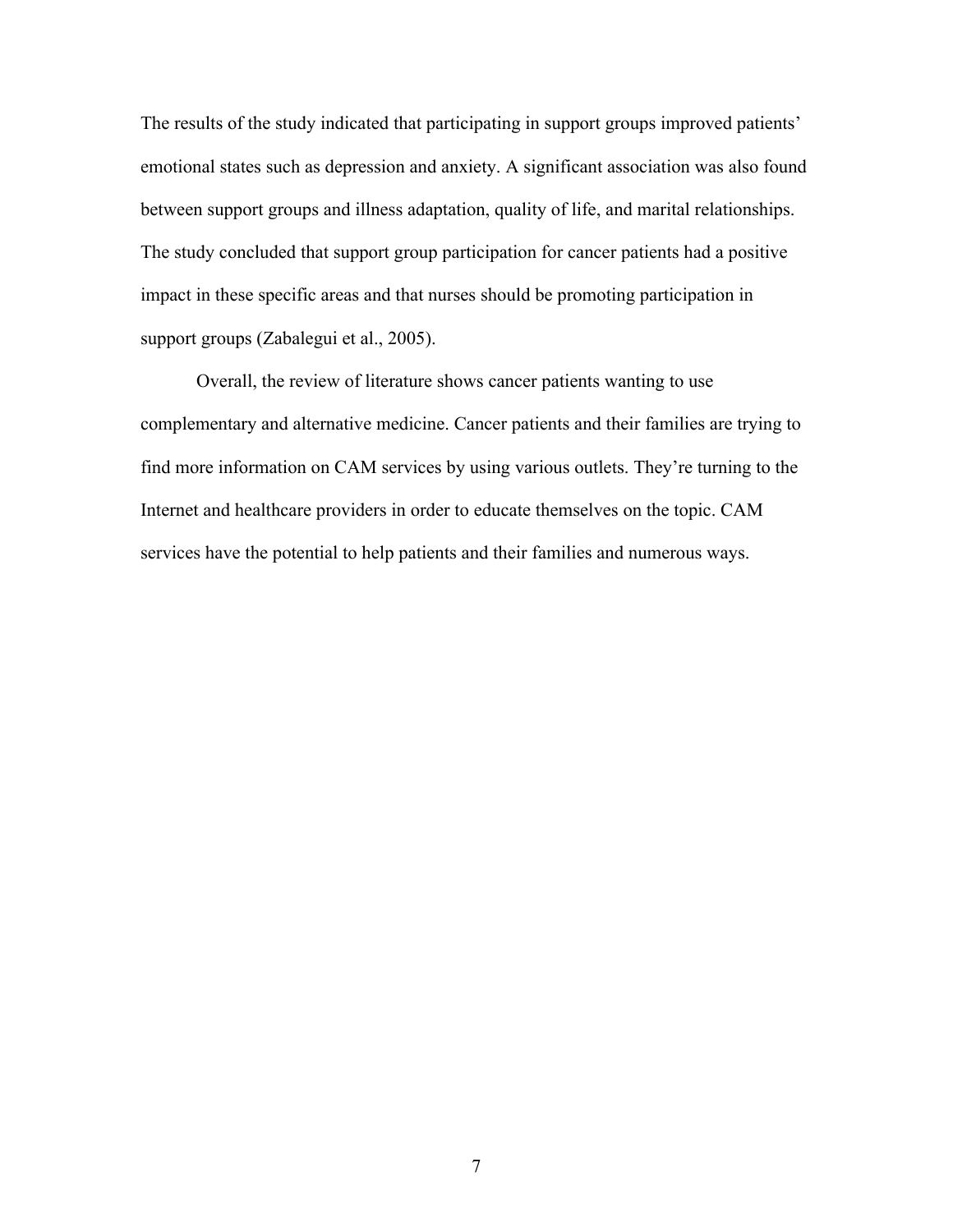#### **Methods**

#### **Purpose**

The purpose of this study was to identify complementary/alternative therapies and support services that cancer patients, cancer survivors, and their caregivers found beneficial to their health. This study investigated the use of these complementary/alternative medicine (CAM) practices such as yoga, pilates, reiki, support groups etc. through the perception of the patients themselves. This knowledge will assist cancer support organizations in enhancing their services for cancer patients in the future. There are several cancer support centers in Maine that provide free services to cancer patients, cancer survivors, and their caregivers. The Patrick Dempsey Center for Cancer Hope & Healing in Lewiston and the Beth C. Wright Cancer Resource Center in Ellsworth were selected to participate in this study. These centers offer alternative types of healing such as yoga, pilates, reiki, support groups etc. These programs assist patients with cancer by helping them maintain their optimum health. The survey was distributed through email to the current and past users of these two cancer support centers. This study identified what these clients found beneficial.

This research is a descriptive study because information was collected without changing the environment, nothing was manipulated, and the research was not experimental. A descriptive study was used for this research because human participants were surveyed in order to provide information on cancer resource centers.

#### **Participant Eligibility**

Participants were recruited from the Patrick Dempsey Center for Cancer Hope & Healing in Lewiston and the Beth C. Wright Cancer Resource Center in Ellsworth. The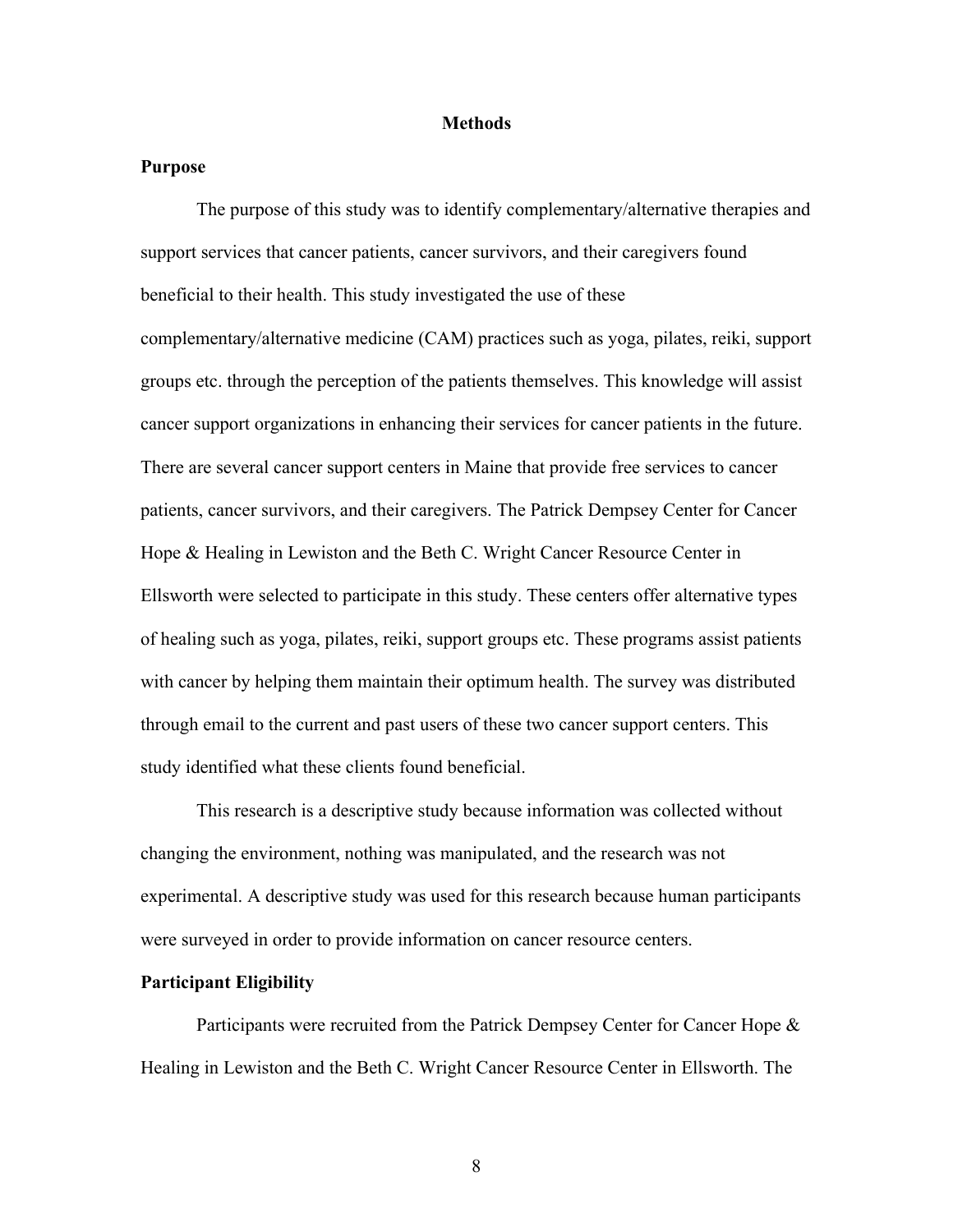Cancer Community Center in Portland was on board with this study as well but they ended up not being able to send out the survey. The survey was distributed through email to the current and past users of the centers, which included patients and their caregivers. Surveys were emailed through a contact person at each center. Eligible participants needed to have a valid email address, which was used to send the survey to the patients. The type and stage of the cancer did not matter. There was no discrimination of participants based on gender, age, or ethnicity. Participants had to be at least 18 years of age.

#### **Study Tool**

The tool used in this study was a survey created by the principal investigator, Joseph Claar. The survey has not been validated but was reviewed by the Internal Review Board and by the support centers. Edits were made to the first draft of the survey and parts of the survey were changed based on their comments and suggestions. The final tool consisted of 18 items that pertained to the participant's perceptions of support center services they thought were beneficial to their health. The participants were asked to mark the circle that most closely corresponded to how beneficial the complementary therapies/cancer support services were to their health. The choices were "Yes", "No", and "Not applicable/Did not use". Then there were 9 demographic questions for the patient to answer through multiple choice and short answer. There was also one open-ended question that asked for participant feedback about the survey. This tool can be found in Appendix C.

#### **Institutional Review Board**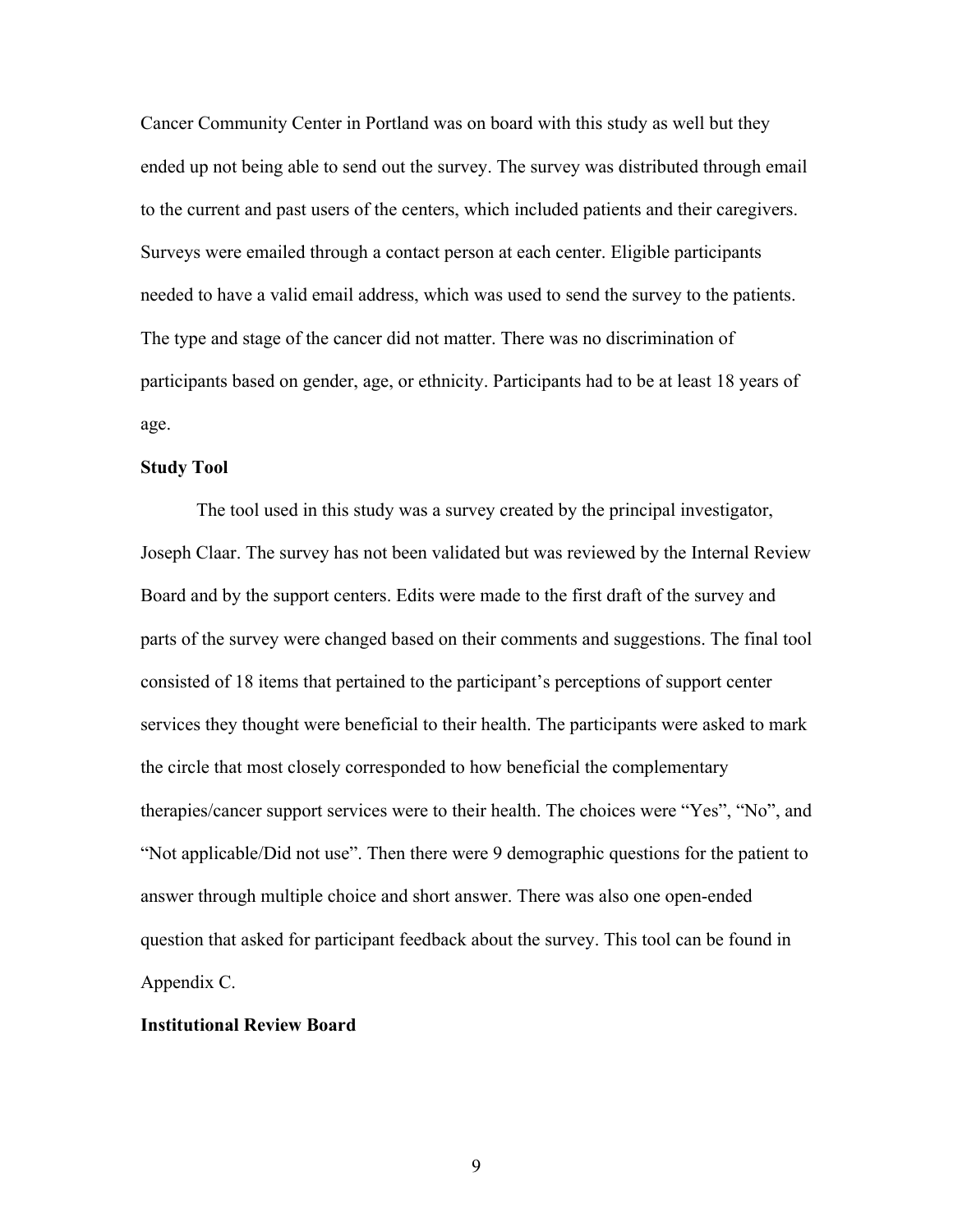A proposal was submitted to the IRB at the University of Maine, Orono. The study received final approval to begin. The study was sent out to the cancer support centers and they wanted some changes to be made before they agreed to send it out. The Chair of the IRB approved revisions that were made through an addendum to the proposal.

Since the Patrick Dempsey Center for Cancer Hope & Healing is a part of Central Maine Medical Center, the institution required an IRB approval through them as well. Lois Jones, the IRB Administrator & Risk Compliance Coordinator, required an Inter-Agency Agreement for the University of Maine, Orono that the Institutional Officer had to sign. IRB approval was not necessary for the Beth C. Wright Cancer Resource Center. **Confidentiality** 

This study used an electronic survey in order maintain confidentiality. The survey was distributed through the cancer support centers by using the participants' email addresses. The email that was sent to them included a link to the survey using Qualtrics, an online survey program used by the University of Maine. This allowed for anonymous collection of responses. Participants had an informed consent that they had to read and agree to in order to move forward to the survey (Appendix B). Since the survey was electronic, the participant had multiple-choice options of either "Agree" or "Disagree". Informed consent of participants was obtained by participants answering "Agree". If a participant chose "Disagree" then they would be prevented from taking the survey and sent to a different page that read: "You are not allowed to progress forward to the survey because you did not agree to the Informed Consent. Thank you for your time." There was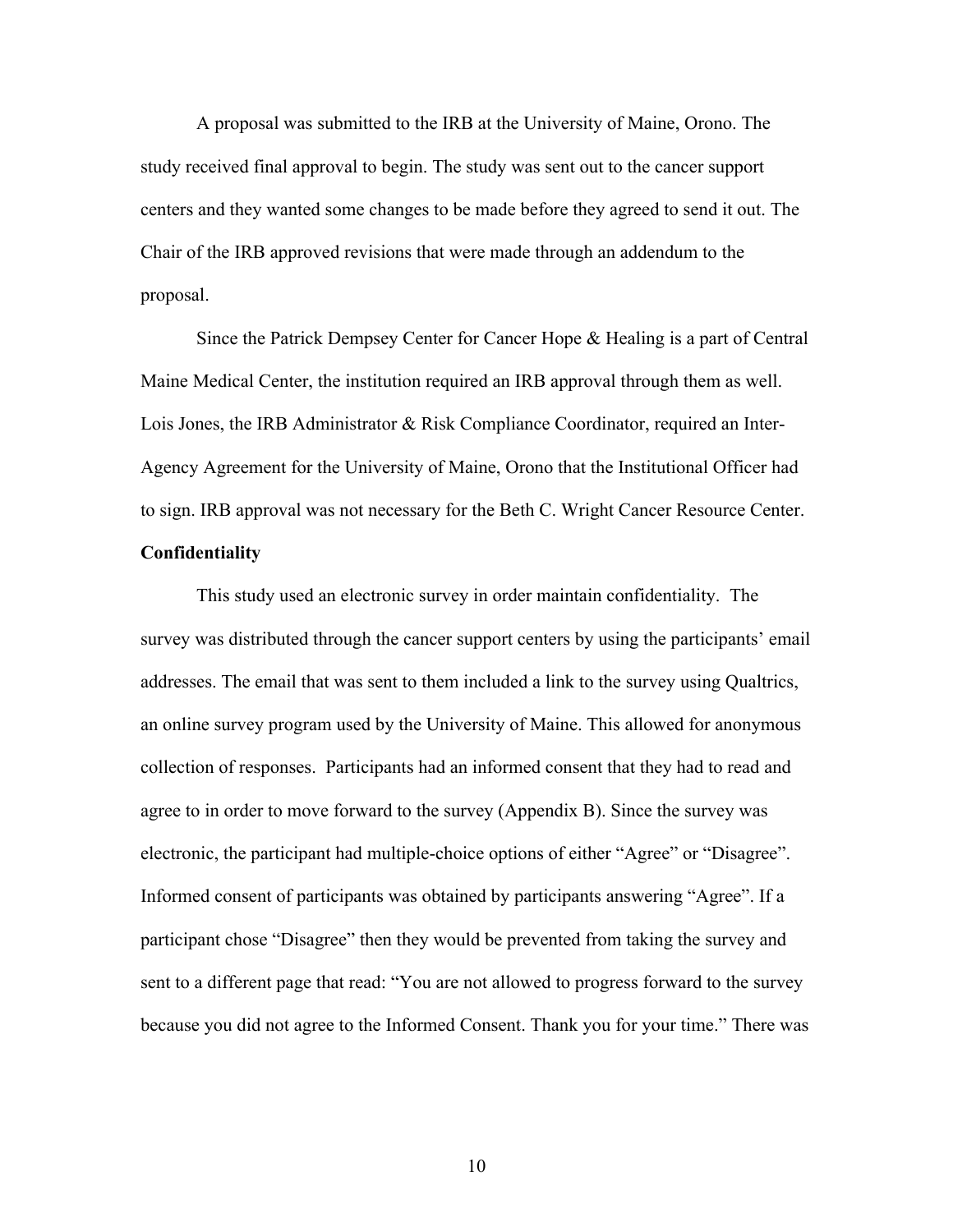no compensation offered for participants, and informed consent included the completely voluntary aspect of this study.

#### **Survey Distribution**

Surveys were distributed through the cancer support centers. The principal investigator went through a contact person at the Patrick Dempsey Center for Cancer Hope & Healing in Lewiston and the Beth C. Wright Cancer Resource Center in Ellsworth. The Executive Director at the Patrick Dempsey Center for Cancer Hope & Healing and the Executive Director at the Beth C. Wright Cancer Resource Center were told about the study and approved the distribution of the survey through their mailing list.

The contacts at these centers were sent a first email that explained that there next step would be to distribute the upcoming email (Appendix D). The contacts at these supports centers were asked to distribute the cover letter email to members that they had in their mailing list. Then a follow-up email was sent shortly after that which included a cover letter for the study. Each email and cover letter was specific to each institution. The cover letter explained what the survey was for and included a Qualtrics survey link (Appendix A). If they chose to click on the link, the participants were taken to the informed consent of the survey.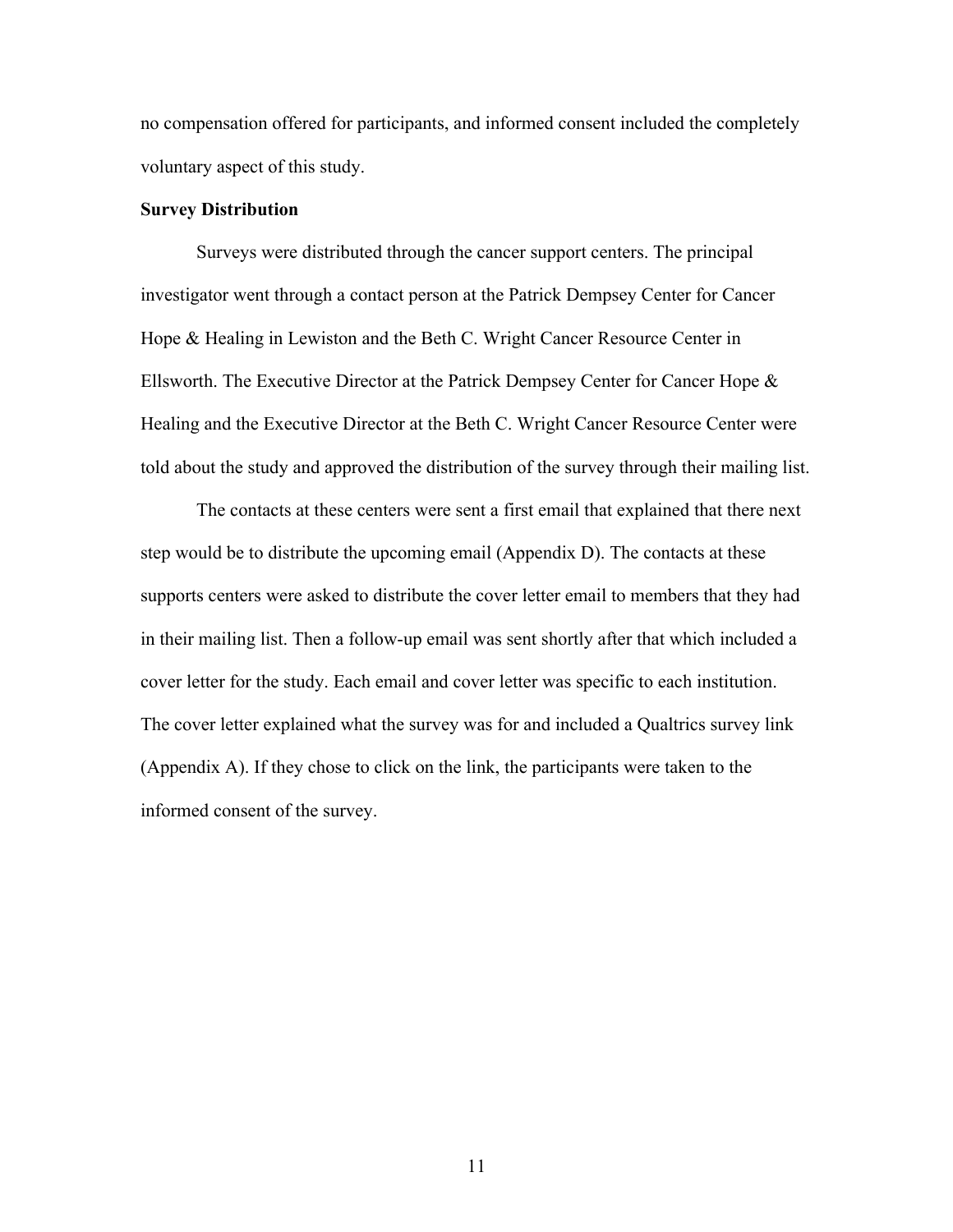#### **Results**

#### Participants:

Participants were surveyed through 2 out of the 3 cancer support centers. Seventytwo people from the Patrick Dempsey Center for Cancer Hope & Healing in Lewiston, 21 people from the Beth C. Wright Cancer Resource Center in Ellsworth, and 3 from the Cancer Community Center in Portland.

Of the participants who took the survey, 73% of them had been diagnosed with cancer and 27% were support people for the cancer patients. Of the survey participants who were cancer patients, 27% started using the cancer support center as soon as they were diagnosed. Thirty-nine percent of survey participants started using the cancer support center during treatment and 34% after treatment. Eighty-nine percent of the survey participants were female while 11% were male. There was a wide range of cancer types including but not limited to breast, prostate, lymphoma, colon, thyroid, lung, ovarian, and melanoma. The average age of the survey participant was 55.6 years old.

A fill in the blank question was included in the survey, which wanted to know about other services the participants had found beneficial to their health. Some of these other support services included essential oils, nutrition education, rehabilitation/physical therapy, healing touch, gardening, cooking, financial guidance, and spiritual/religious programs. People said they liked just having a place to stop and relax. Being around other people facing the same problems and the support from others was found to be beneficial for some people. One participant stated: "Just being around people where I didn't have to explain myself, and was accepted as I am/was." A few people mentioned that they thought the support for children and teens was useful. One participant claimed: "The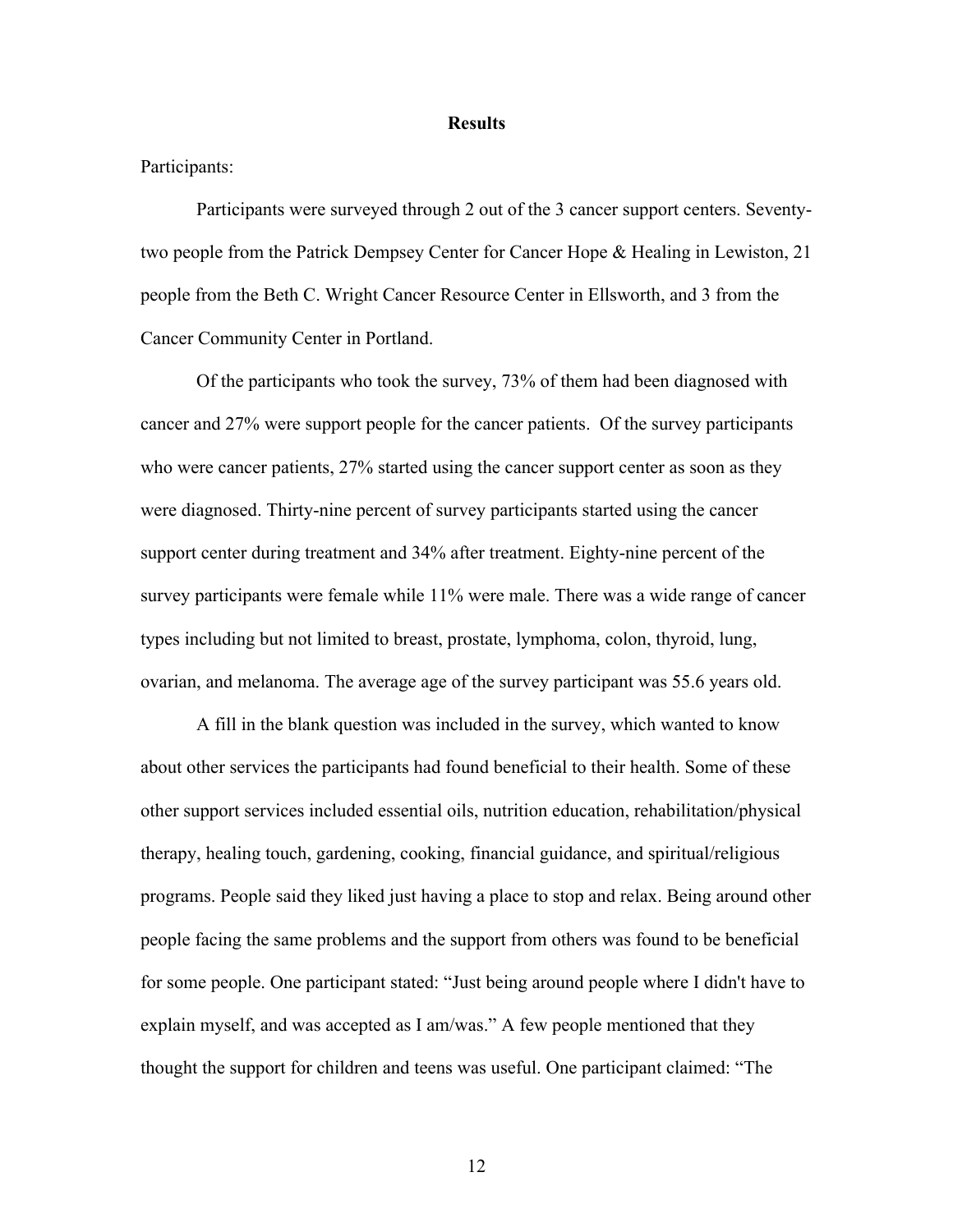children services were extremely helpful for my children" A couple of survey participants were overwhelmed with the distance to their support center. Some of them felt like they had to travel too far for services. A survey participant mentioned that they didn't know of any support services in the area that they lived. One person said that the gas cards that were offered to them were helpful. A few other services that people wrote as being beneficial to their health included hospice home care, adventure club, local gym membership, access to a library, and a buddy program. People also wanted help with cosmetics like the use of skin care products, applying makeup, head dressing with hats/scarves, and wig replacements.

Survey participants were asked how long they had been going or had gone to the cancer support center. Answers varied from only a few months to several years. Some people stated that they had been going on and off for a couple years and other made it clear that they only went on occasion. A few participants had just started using support center services.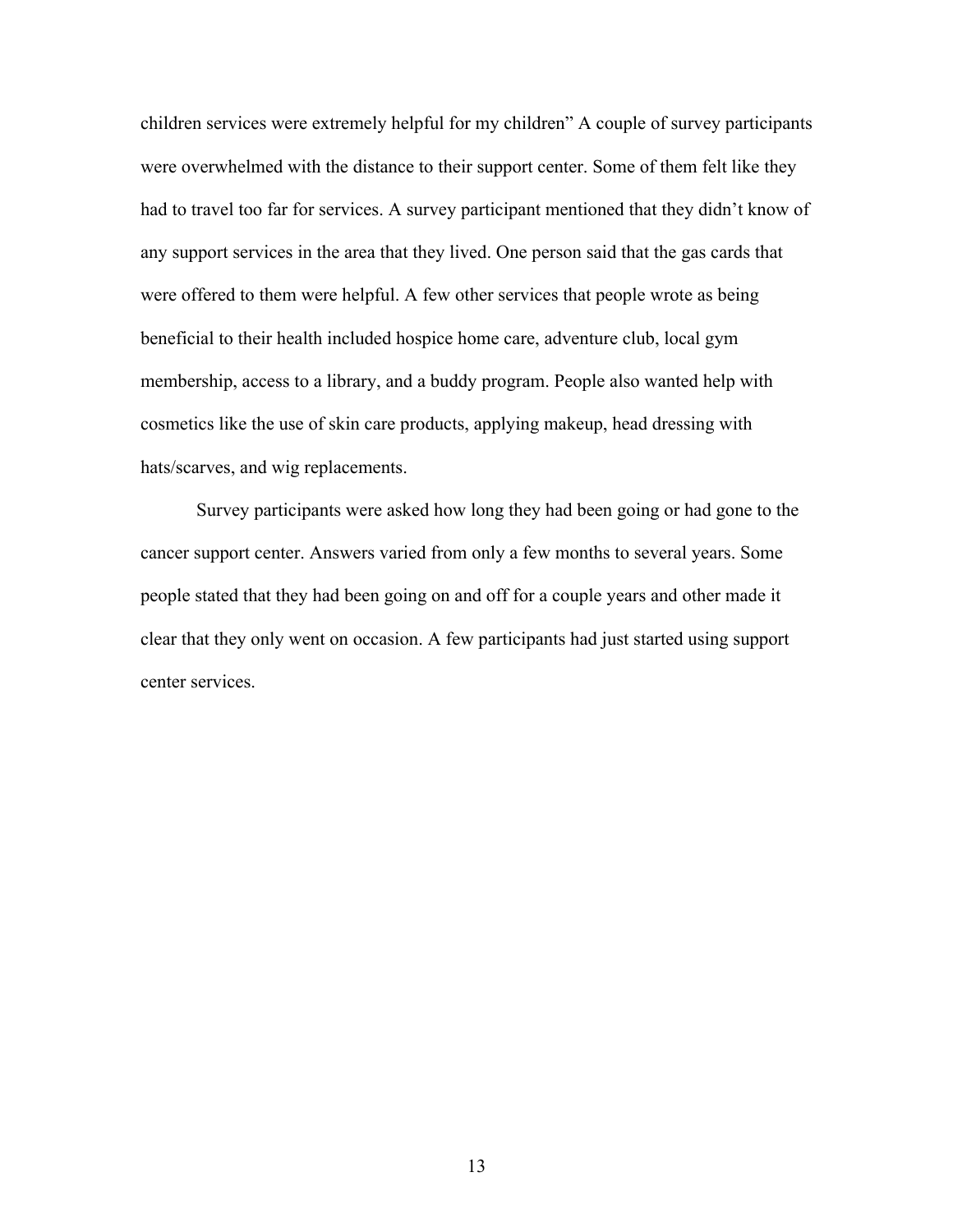| CAM Type                  | # of Yes | Percent of | Response |
|---------------------------|----------|------------|----------|
|                           |          | yes        | total    |
| Fitness/Exercise<br>group | 71       | 100%       | 71       |
| Massage                   | 87       | 99%        | 88       |
| Educational               | 84       | 97%        | 87       |
| events                    |          |            |          |
| Yoga                      | 69       | 96%        | 72       |
| Meditation                | 78       | 95%        | 82       |
| Support groups            | 75       | 90%        | 83       |
| Spa Services              | 49       | 87.5%      | 56       |
| Reiki                     | 56       | 84%        | 67       |
| Cards & Games             | 59       | 84%        | 70       |
| Art class                 | 56       | 84%        | 67       |
| Reflexology               | 37       | 82%        | 45       |
| Tai chi                   | 37       | 80%        | 46       |
| Pilates                   | 31       | 79%        | 39       |
| Sewing                    | 40       | 78%        | 51       |
| Knitting                  | 41       | 75%        | 55       |
| Quilting                  | 34       | 74%        | 46       |
| Acupuncture               | 34       | 71%        | 48       |
| <b>Hypnosis</b>           | 14       | 42%        | 33       |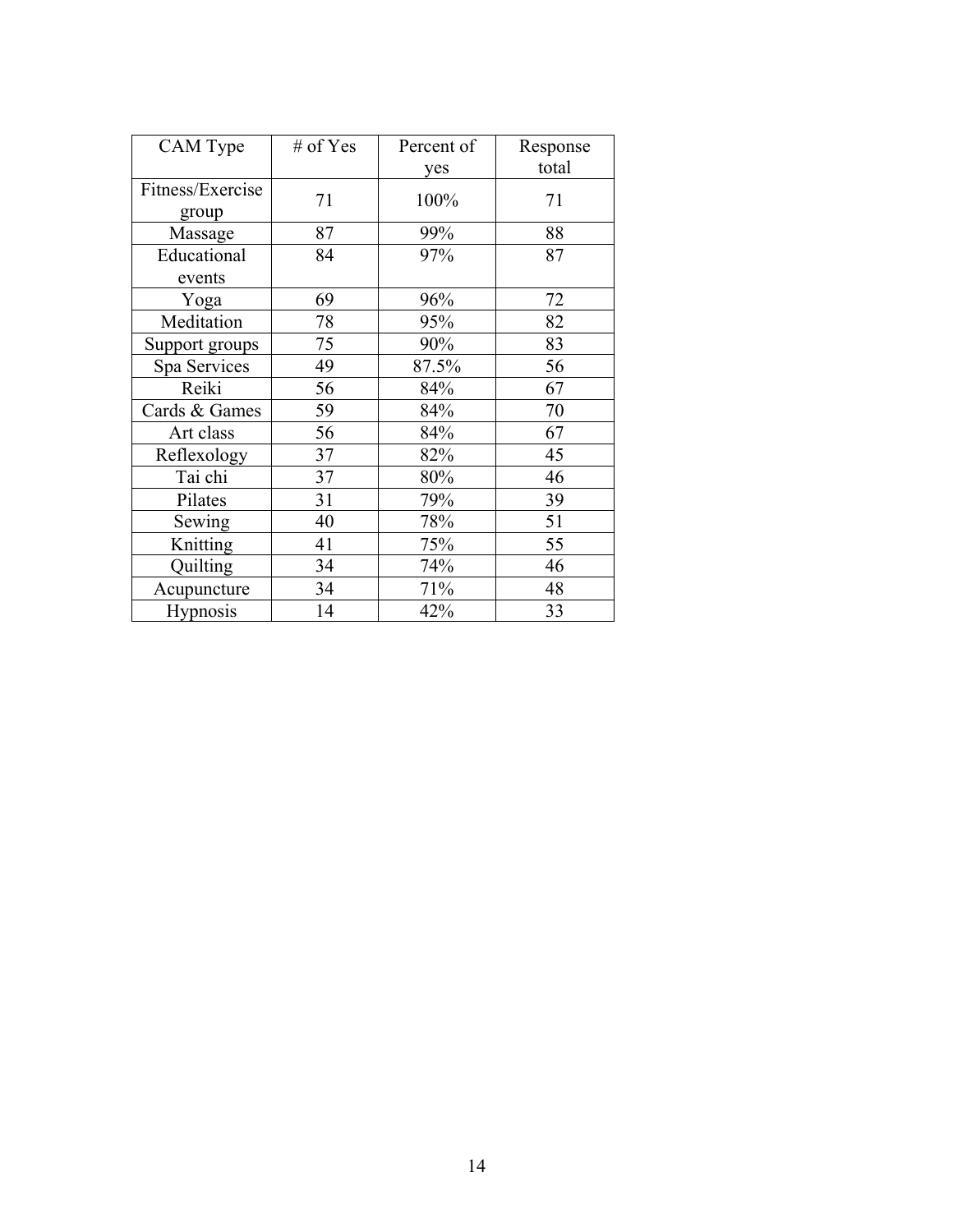#### **Discussion**

Most of the patients that took the survey came from the Patrick Dempsey Center, followed by the Beth C. Wright Cancer Resource Center and the Cancer Community Center. About  $\frac{3}{4}$  of the survey participants were cancer patients while about  $\frac{1}{4}$  were support people for cancer patients. A few participants did state that they were both a patient and a support person. A large majority of the survey participants were female, which does not accurately represent the cancer patient population. Many different types of cancer were listed in the "fill in the blank" section of the survey. There were several participants who said that they had breast cancer. Some people wrote that they had one type of cancer that ended up spreading to another part of their body. Some of them also made it very clear that they were cancer survivors by stating that they had it in the past. Most patients started using the cancer support center during or after treatment rather than right when they were diagnosed with cancer.

The survey was sent to 1,800 people through the Patrick Dempsey Center for Cancer Hope & Healing and 360 people through the Beth C. Wright Cancer Resource Center for a total of 2,160 people. The response rate for this survey was about 6%. One hundred and twenty two people completed the survey. Some people chose not to fill out all of the demographic information so this data is not a complete representation of all the survey participants. It is unknown why there are 3 people from the Cancer Community Center in Portland because they didn't end up sending out the survey. A potential cause of this would be that the cancer patient is a member at both facilities.

The results of this study showed a wide variety of services that were found beneficial by the cancer patients and their support persons. Results were calculated based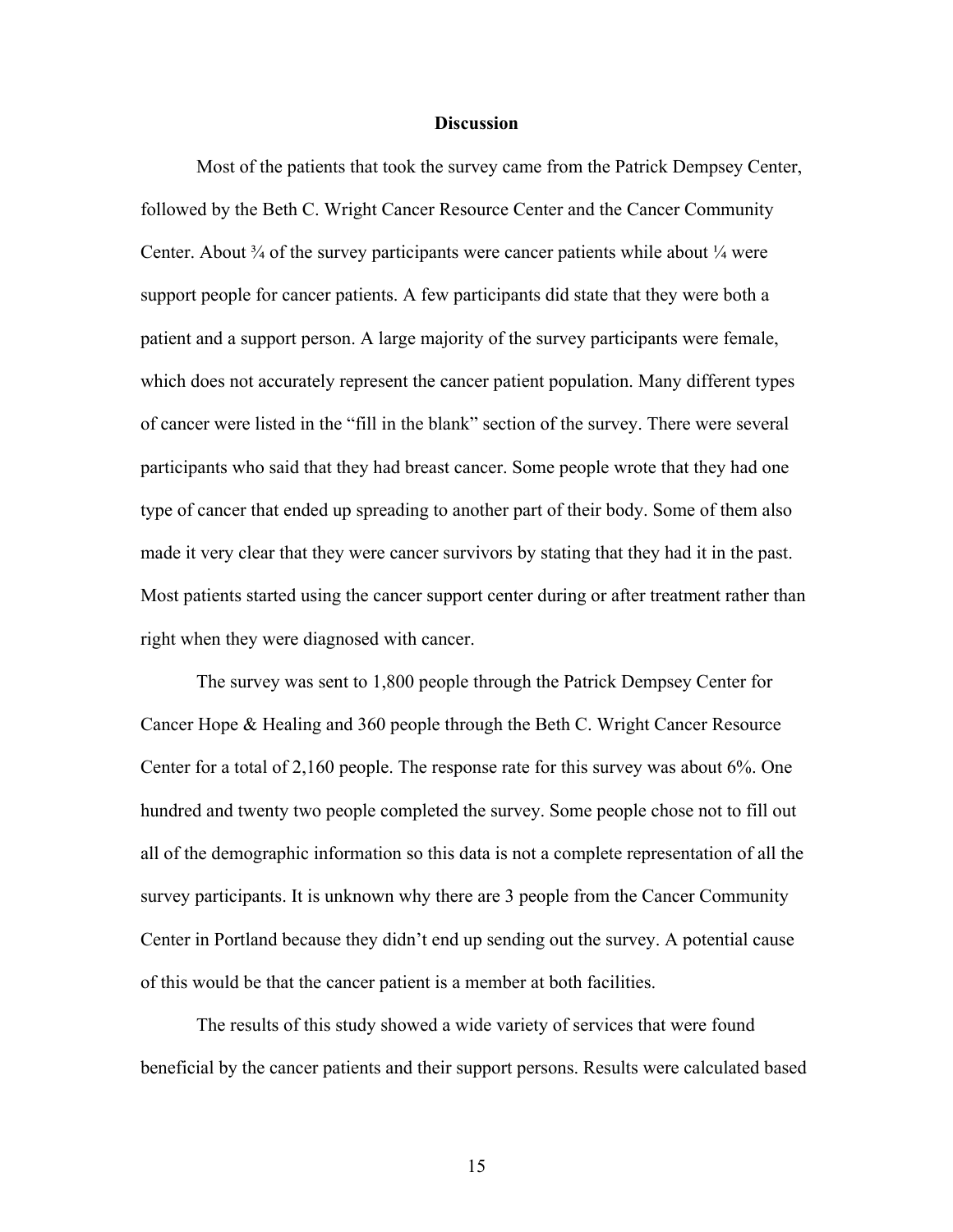on the people who actually participated in the program so that the numbers would not be affected by people answering not applicable. Every person that participated in fitness/exercise group found it to be beneficial to their health. Another complementary and alternative medicine service that was found to be beneficial was massage. Ninetyseven percent of people thought that educational events were benefitted to their health. A large majority of people also found yoga and meditation to be beneficial.

The only complementary service that most people did not find beneficial to their health was hypnosis. Only 33 people participated in this service but 19 of them said that it was not beneficial to their health.

Some of the participants' comments showed support for complementary and alternative medicine. One survey participant stated: "Many patients don't want to define their lives around cancer so survivors prefer to use modalities outside support groups." Other benefits of supportive care are presented through statements like: "A cancer diagnosis involves more than just the patient and all participants require multiple support systems hope this study shows that." The social aspect to CAM was particularly appealing to one individual: "I believe socializing and being part of something not cancer related, but with others who share that experience as well is beneficial to my mental and emotional health."

One survey participant went into detail about the importance of CAM: "Keeping the supportive programs more about loving kindness and permission to be present with oneself and other participants without talking directly about a persons medical condition allows a cancer patient some much needed contact and safety and distance from the disease itself. A person has a disease, but is not a disease that distinction and moments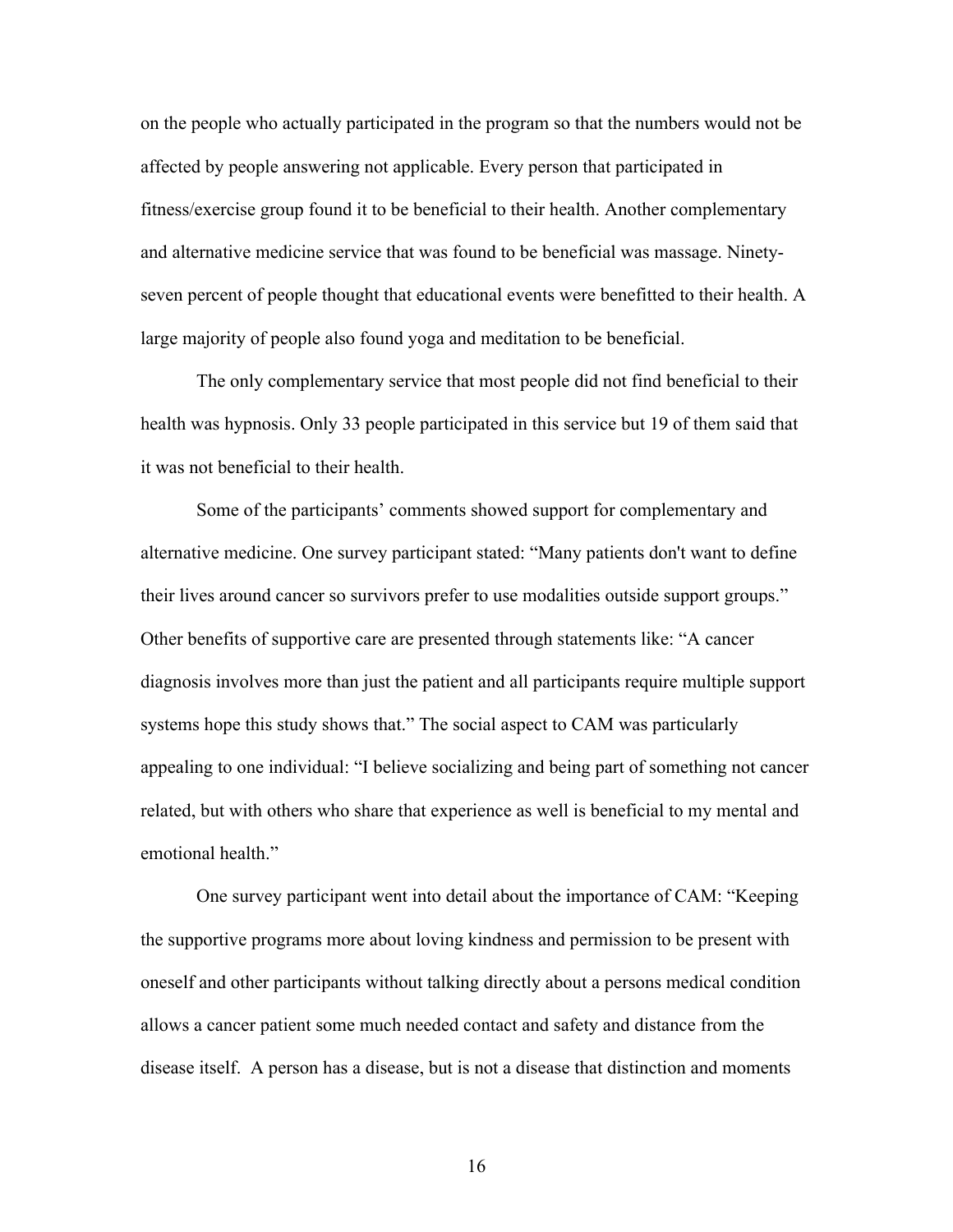when a person can make that distinction during treatment are refuges for gearing up for the next dose of chemotherapy, surgery and what have you."

A few participants were very thankful for their specific support center and were glad to be using their services. One participant wrote: "The Beth Wright center is a wonderful support system for people that need help and counseling. I have benefited so much from the Reiki and help with gas cards." Another person wrote: "The Dempsey Center played a very large role in my healing as well as that of my family. We couldn't have done it without them!"

Some of the comments reflected the need for various CAM resources in Maine: "wish more support was given in this area would have been helpful to me and I know others". One person agreed that a study like this one was a necessary research topic for the area: "I think it is important to complete this because it will help the Center decide what services are most beneficial to their participants." Through the fill in the blank responses, participants said that they do not go to the support center anymore due to its location. This implies that there needs to be more support centers throughout the state of Maine in order to accommodate more cancer patients and their families. If the resources for these new locations are not possible then I think that there should be more funding for people to use gas cards in order to receive services.

Some of the possible limitations to this study would be the fact that it was online. This study required participants to have access to a computer, use the internet, and have a valid email address. This left out people who did not have some of these. Another limitation might be that patients who use support centers have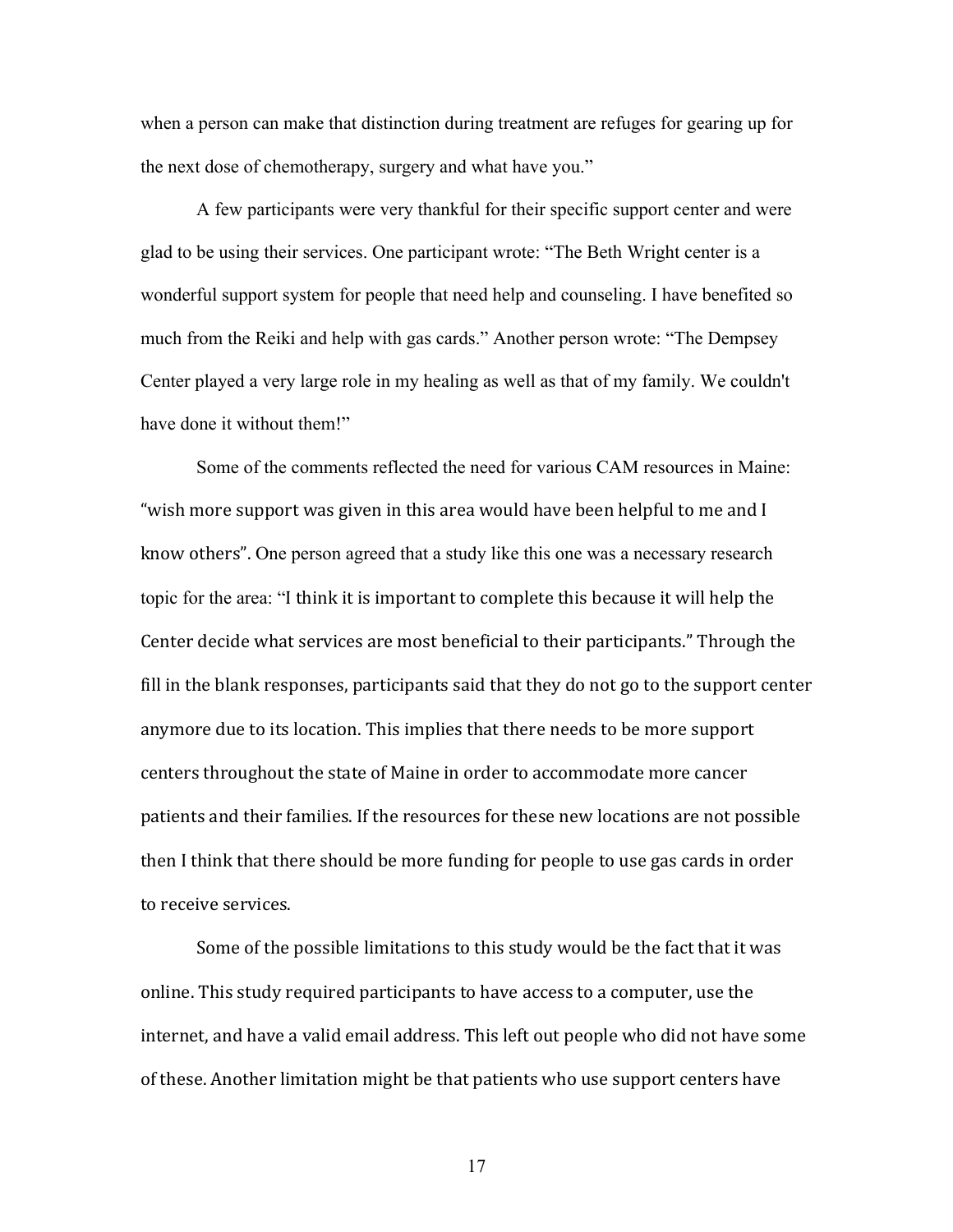more interest in CAM than people who don't use the services. Participants also needed to be able to read and understand English.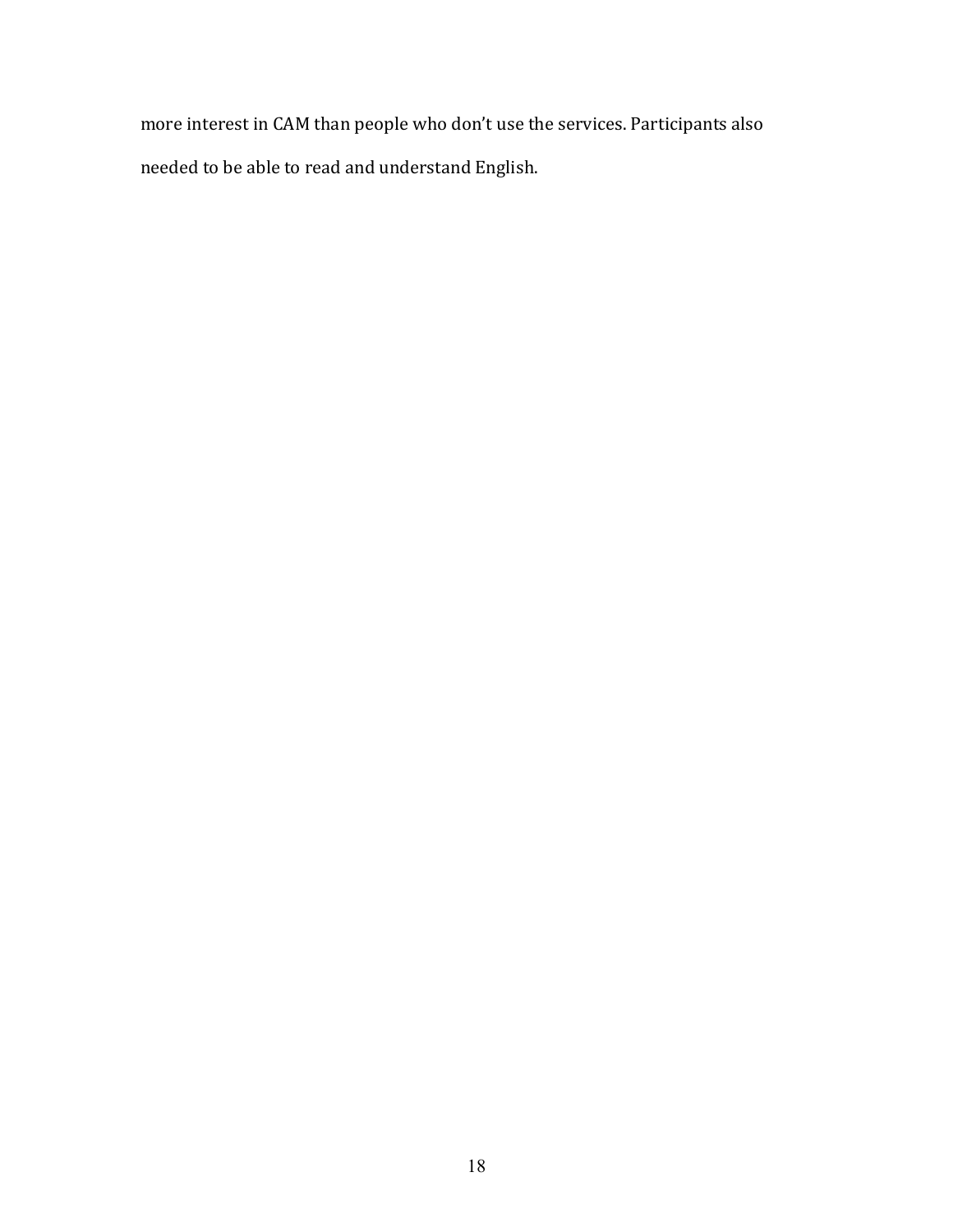#### **Conclusion**

There needs to be more research done on the use of cancer resource centers. The views of the people who use these centers are very important. Survey participants want access to these services. Some people live in places that are too far away to use these cancer resource centers. There needs to be more of these centers throughout the state of Maine in order to accommodate those who could otherwise benefit from these complementary/alternative medicine services. Listening to cancer patients about what they think is important to their health will allow this field of healthcare to grow. If the majority of people think that a certain service is not beneficial to their health then it's worth looking into whether or not it should be cut. Too often, research looks at how effective a treatment is without consulting the patient. Quality patient-centered care involves meeting the needs of the patient. Cancer patients deserve access to resource centers that can support them in any way possible. The field of complementary and alternative medicine is very unique and is something that should be looked into by future nurses. The cancer support services that were found to be the most beneficial in this survey are topics that nurses could talk to their patients about. Future research in this area will assist nurses in providing more effective care and making suggestions about the use of cancer resource centers.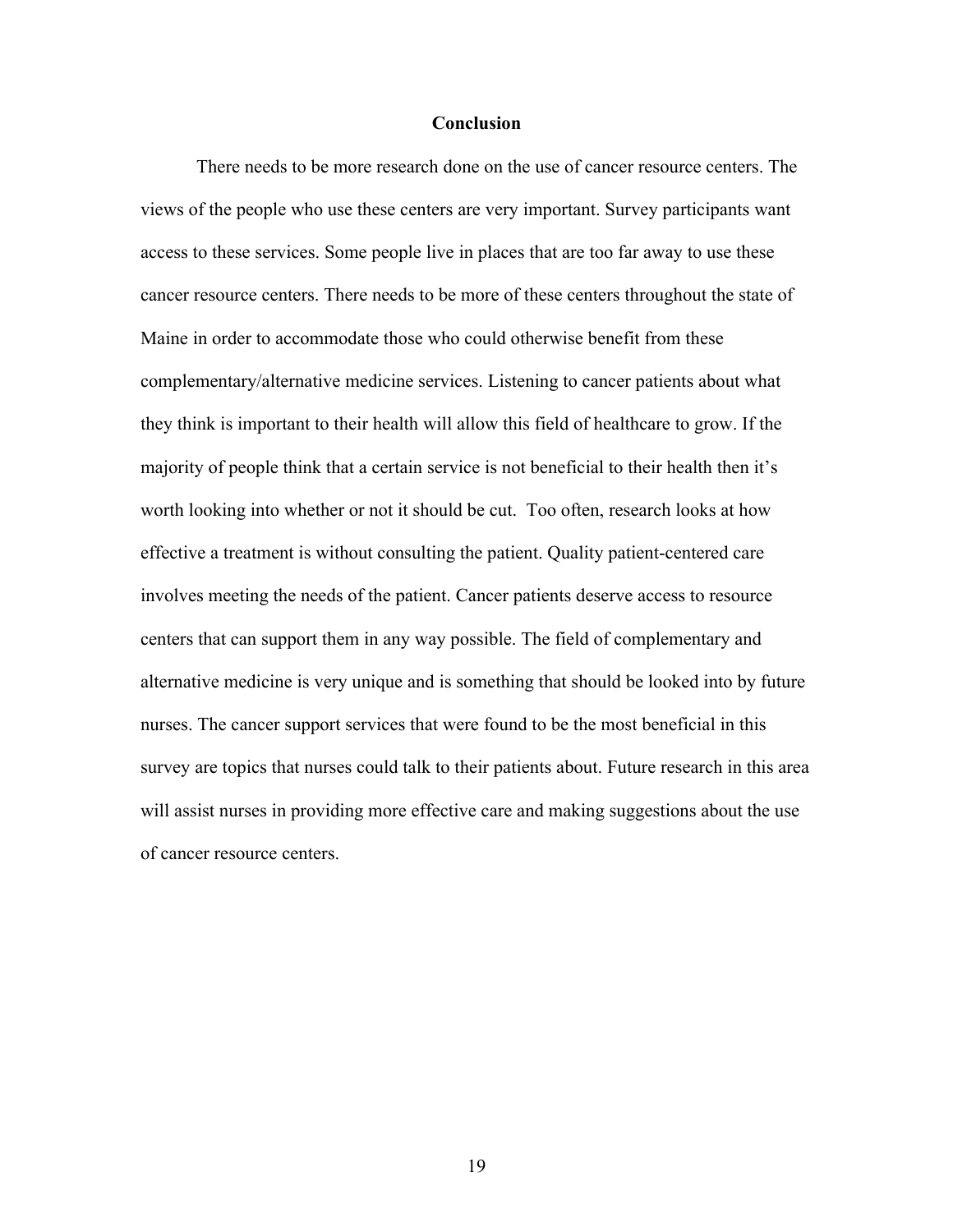#### **References**

- Ben-Arye, E., Schiff, E., Vintal, H., Agour, O., Preis, L., & Steiner, M. (2012). Integrating complementary medicine and supportive care: Patients' perspectives toward complementary medicine and spirituality. *Journal Of Alternative & Complementary Medicine*, *18*(9), 824-831.
- Brauer, J., El Sehamy, A., Metz, J., & Mao, J. (2010). Complementary and alternative medicine and supportive care at leading cancer centers: a systematic analysis of websites. *Journal Of Alternative & Complementary Medicine*, *16*(2), 183-186
- Cancer Rates by U.S. State. (2014, August 27). Retrieved November 20, 2015, from http://www.cdc.gov/cancer/dcpc/data/state.htm.
- Frenkel, M., & Cohen, L. (2014). Effective communication about the use of complementary and integrative medicine in cancer care. *Journal Of Alternative & Complementary Medicine*, *20*(1), 12-18.
- Lydon, A., Ryan-Woolley, B., & Amir, Z. (2009). Function of cancer support groups: a telephone survey. *Cancer Nursing Practice*, *8*(8), 12-19.
- Manning, D., & Dickens, C. (2007). Cancer information and support centres: Fixing parts cancer drugs cannot reach. *European Journal Of Cancer Care*, *16*(1), 33-38.
- Shneerson, C., Taskila, T., Gale, N., Greenfield, S., & Chen, Y. (2013). The effect of complementary and alternative medicine on the quality of life of cancer survivors: A systematic review and meta-analyses. *Complementary Therapies In Medicine*, *21*(4), 417-429 13p. doi:10.1016/j.ctim.2013.05.003.
- Zabalegui, A., Sanchez, S., Sanchez, P., & Juando, C. (2005). Nursing and cancer support groups. *Journal Of Advanced Nursing*, *51*(4), 369-381.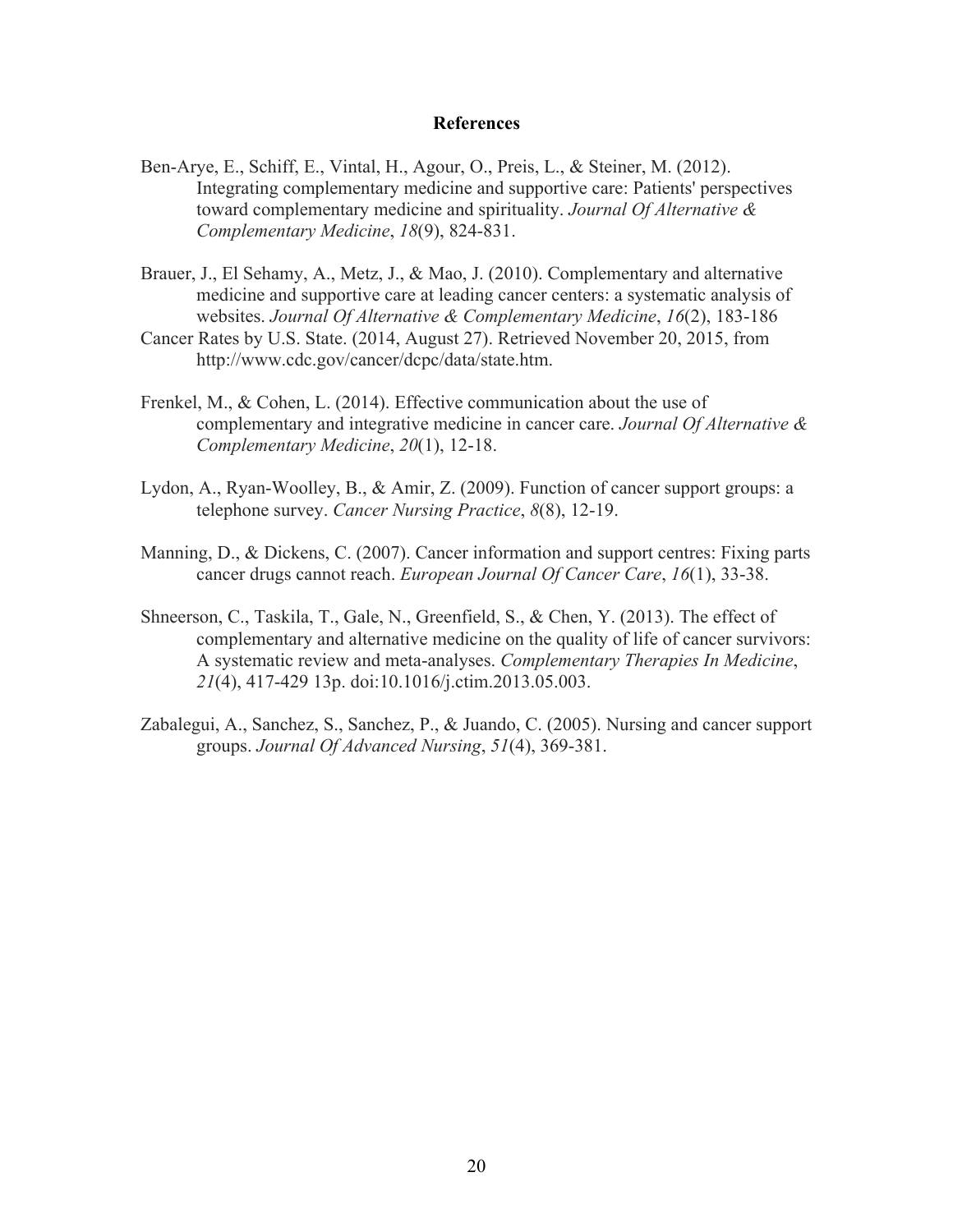#### **Appendix A**

#### **Survey Cover Letters**

Dear participants:

This has been forwarded to you by The Patrick Dempsey Center for Cancer Hope & Healing. You are invited to participate in a research study titled "An analysis of the complementary services offered to cancer patients in the state of Maine". I, Joseph Claar, am currently a senior nursing student at the University of Maine in Orono and this research study is the focus of my Honors Thesis. My faculty advisor is Mary Shea, Ph.D., Assistant Professor of Nursing.

In this study, you will be asked to complete an electronic survey. Your participation in this study is voluntary and you are free to withdraw participation at any point. The survey does not collect any identifying information from respondents. All of the responses collected through the survey will be recorded anonymously. I was not given any names or emails for this research study. Participants must be at least 18 years of age.

Your participation in this study will provide insight into the different types of complementary therapies/cancer support services for cancer patients. Some examples of these include yoga, support groups, knitting, massage, acupuncture, exercise, etc. This knowledge may assist future researchers and cancer support centers in determining what types of complementary therapies/cancer support services are viewed to be useful by the patients, what programs can be enhanced, or what therapies should be implemented. The goal is to find out what cancer patients and caregivers need in terms of non-medical support.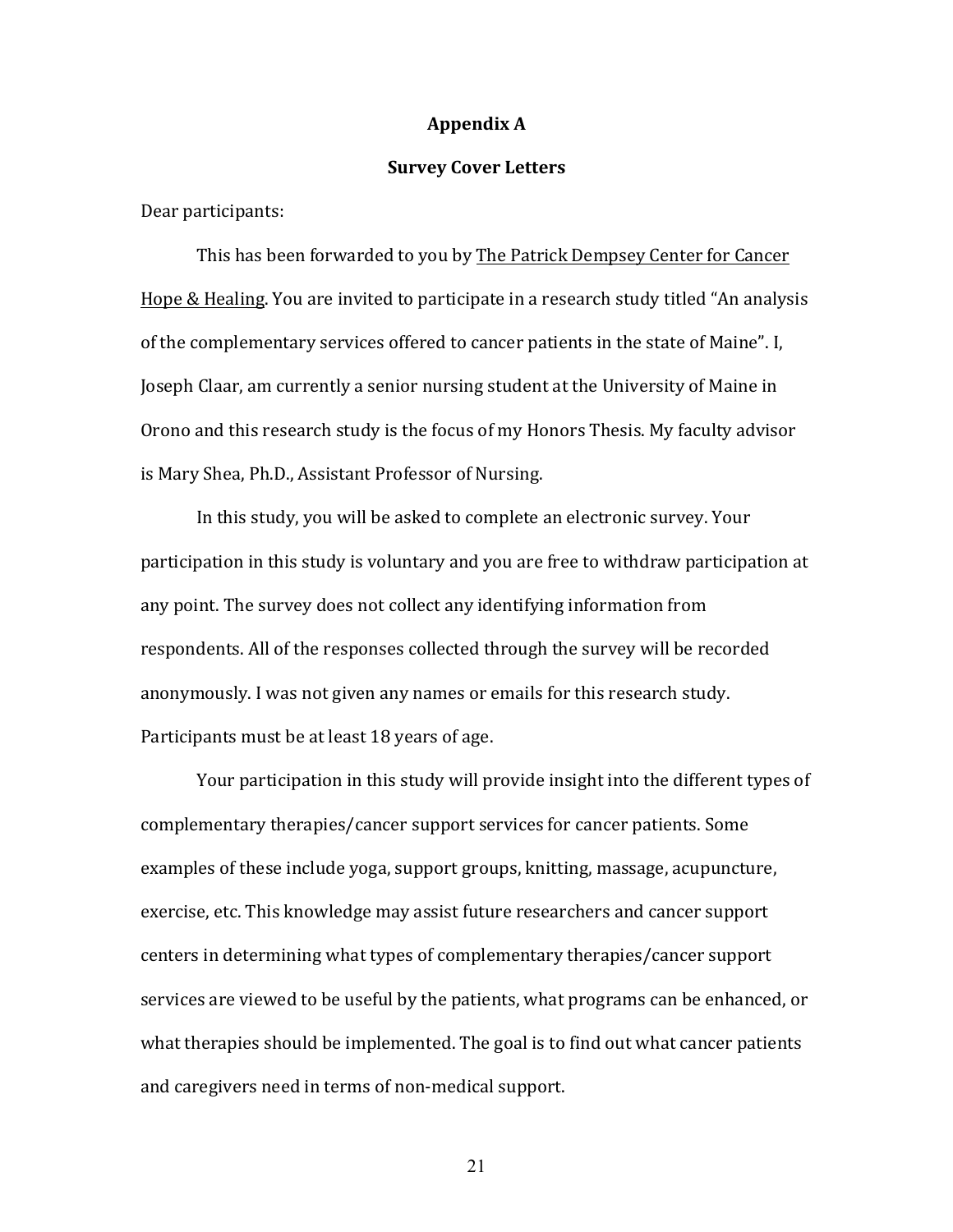By clicking on the link below you may learn more about the study and begin your participation in this survey. This link will allow you access to an online survey tool called Qualtrics  $\odot$  where the research study survey may be completed. [INSERT SURVEY LINK HERE]

If you have any questions regarding the survey please do not hesitate to contact myself or Mary Shea, the faculty sponsor. All contact information is provided below. 

Thank you for your time. Your participation is appreciated and we thank you in advance for your contribution.

Sincerely, 

Joe Claar

207.570.0645

joseph.claar@umit.maine.edu

Mary Shea, Ph.D.

5724 Dunn Hall, Room 216 Orono Maine 04469

207.581.2611

mary.shea@umit.maine.edu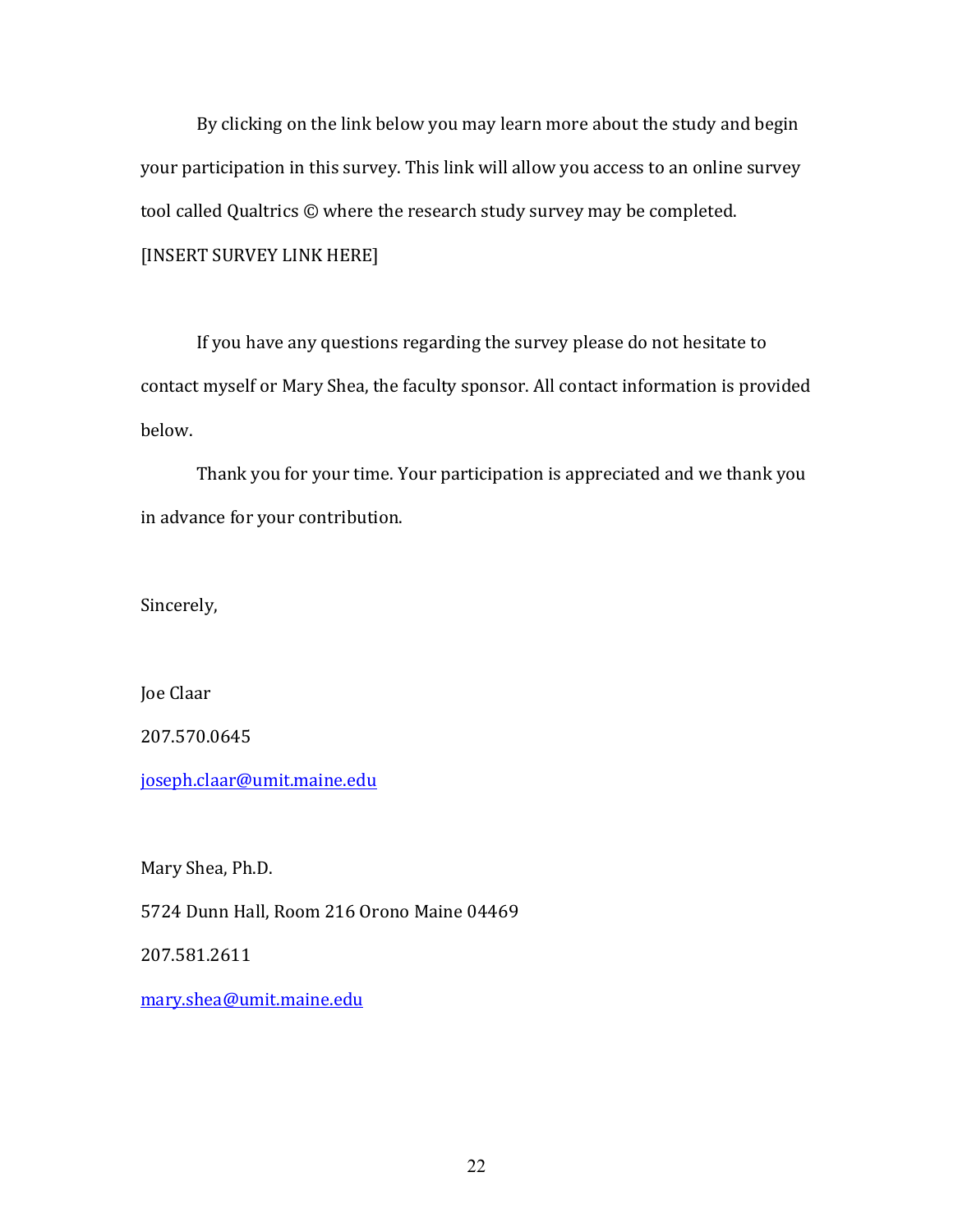Dear participants:

This has been forwarded to you by The Beth C. Wright Cancer Resource Center. You are invited to participate in a research study titled "An analysis of the complementary services offered to cancer patients in the state of Maine". I, Joseph Claar, am currently a senior nursing student at the University of Maine in Orono and this research study is the focus of my Honors Thesis. My faculty advisor is Mary Shea, Ph.D., Assistant Professor of Nursing.

In this study, you will be asked to complete an electronic survey. Your participation in this study is voluntary and you are free to withdraw participation at any point. The survey does not collect any identifying information from respondents. All of the responses collected through the survey will be recorded anonymously. I was not given any names or emails for this research study. Participants must be at least 18 years of age.

Your participation in this study will provide insight into the different types of complementary therapies/cancer support services for cancer patients. Some examples of these include yoga, support groups, knitting, massage, acupuncture, exercise, etc. This knowledge may assist future researchers and cancer support centers in determining what types of complementary therapies/cancer support services are viewed to be useful by the patients, what programs can be enhanced, or what therapies should be implemented. The goal is to find out what cancer patients and caregivers need in terms of non-medical support.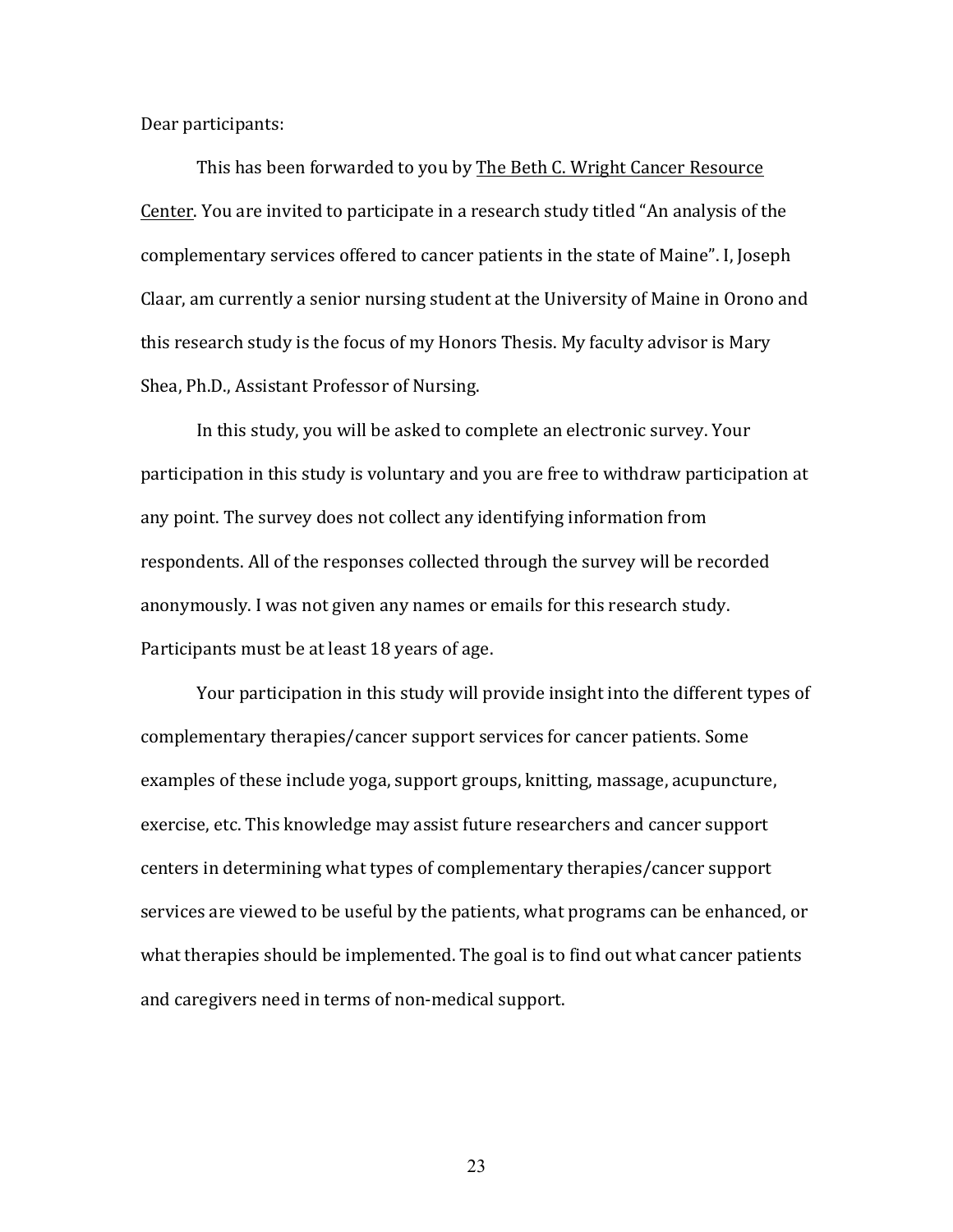By clicking on the link below you may learn more about the study and begin your participation in this survey. This link will allow you access to an online survey tool called Qualtrics  $\odot$  where the research study survey may be completed. [INSERT SURVEY LINK HERE]

If you have any questions regarding the survey please do not hesitate to contact myself or Mary Shea, the faculty sponsor. All contact information is provided below. 

Thank you for your time. Your participation is appreciated and we thank you in advance for your contribution.

Sincerely, 

Joe Claar

207.570.0645

joseph.claar@umit.maine.edu

Mary Shea, Ph.D.

5724 Dunn Hall, Room 216 Orono Maine 04469

207.581.2611

mary.shea@umit.maine.edu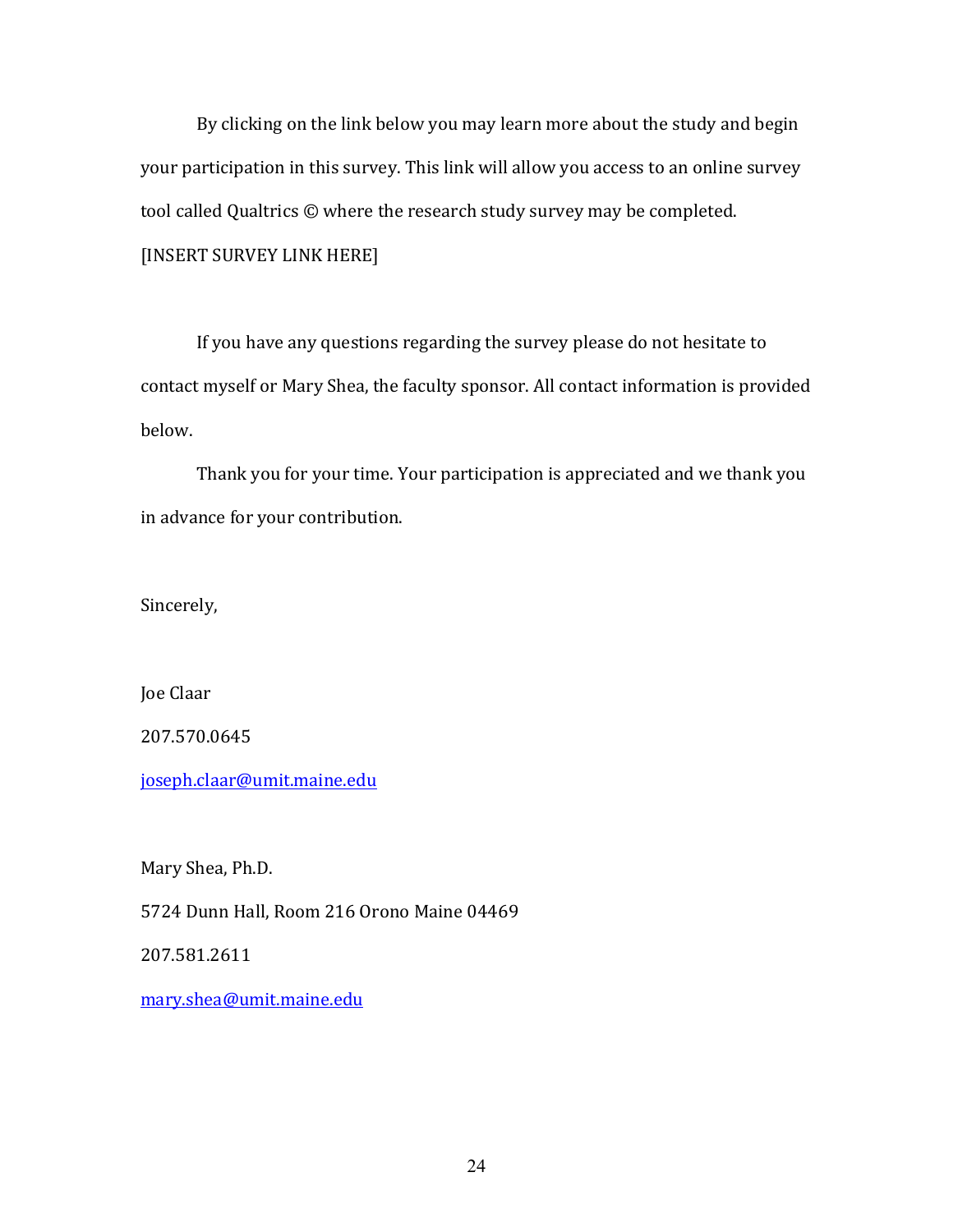Dear participants:

This has been forwarded to you by The Cancer Community Center. You are invited to participate in a research study titled "An analysis of the complementary services offered to cancer patients in the state of Maine". I, Joseph Claar, am currently a senior nursing student at the University of Maine in Orono and this research study is the focus of my Honors Thesis. My faculty advisor is Mary Shea, Ph.D., Assistant Professor of Nursing.

In this study, you will be asked to complete an electronic survey. Your participation in this study is voluntary and you are free to withdraw participation at any point. The survey does not collect any identifying information from respondents. All of the responses collected through the survey will be recorded anonymously. I was not given any names or emails for this research study. Participants must be at least 18 years of age.

Your participation in this study will provide insight into the different types of complementary therapies/cancer support services for cancer patients. Some examples of these include yoga, support groups, knitting, massage, acupuncture, exercise, etc. This knowledge may assist future researchers and cancer support centers in determining what types of complementary therapies/cancer support services are viewed to be useful by the patients, what programs can be enhanced, or what therapies should be implemented. The goal is to find out what cancer patients and caregivers need in terms of non-medical support.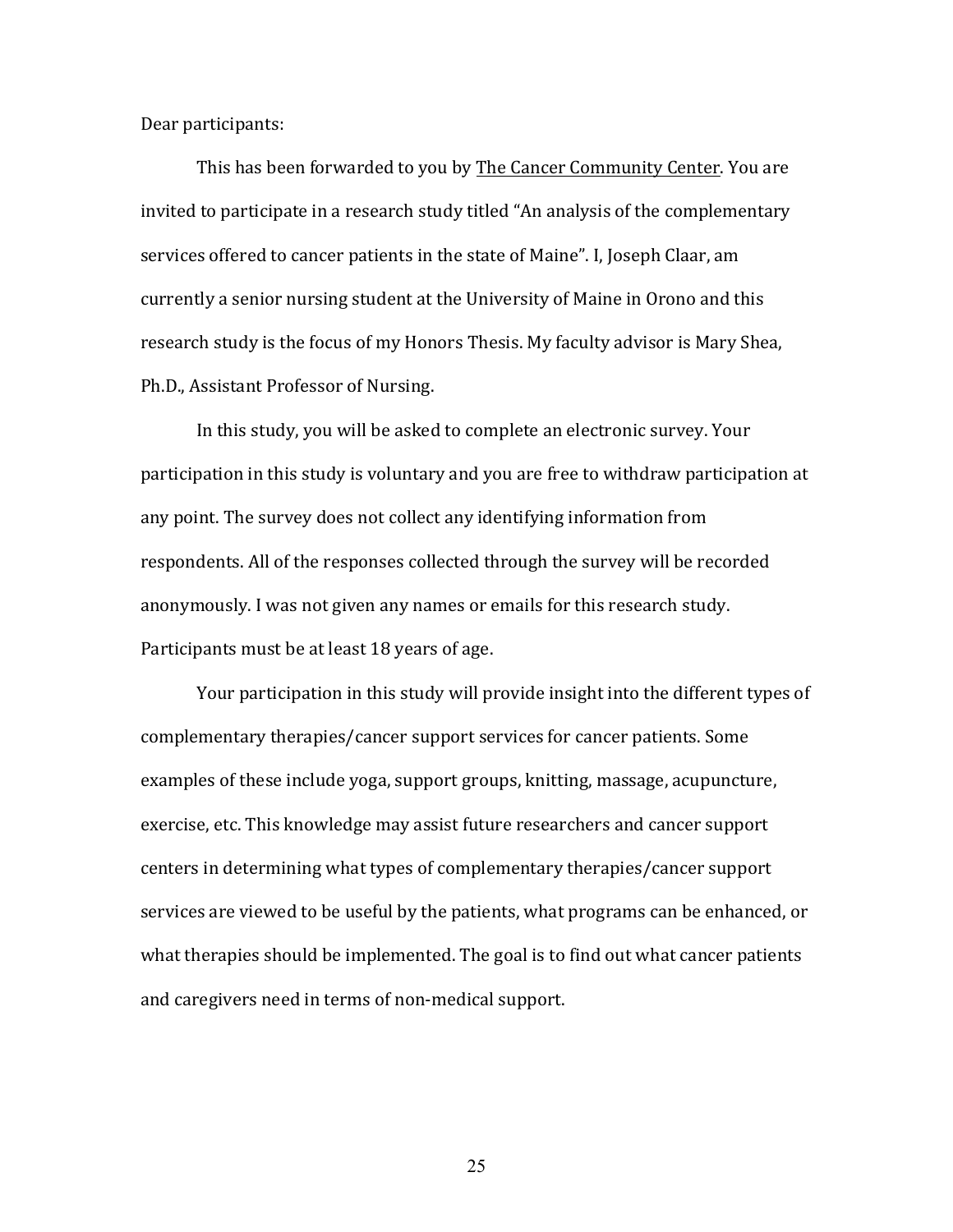By clicking on the link below you may learn more about the study and begin your participation in this survey. This link will allow you access to an online survey tool called Qualtrics  $\odot$  where the research study survey may be completed. [INSERT SURVEY LINK HERE]

If you have any questions regarding the survey please do not hesitate to contact myself or Mary Shea, the faculty sponsor. All contact information is provided below. 

Thank you for your time. Your participation is appreciated and we thank you in advance for your contribution.

Sincerely, 

Joe Claar

207.570.0645

joseph.claar@umit.maine.edu

Mary Shea, Ph.D.

5724 Dunn Hall, Room 216 Orono Maine 04469

207.581.2611

mary.shea@umit.maine.edu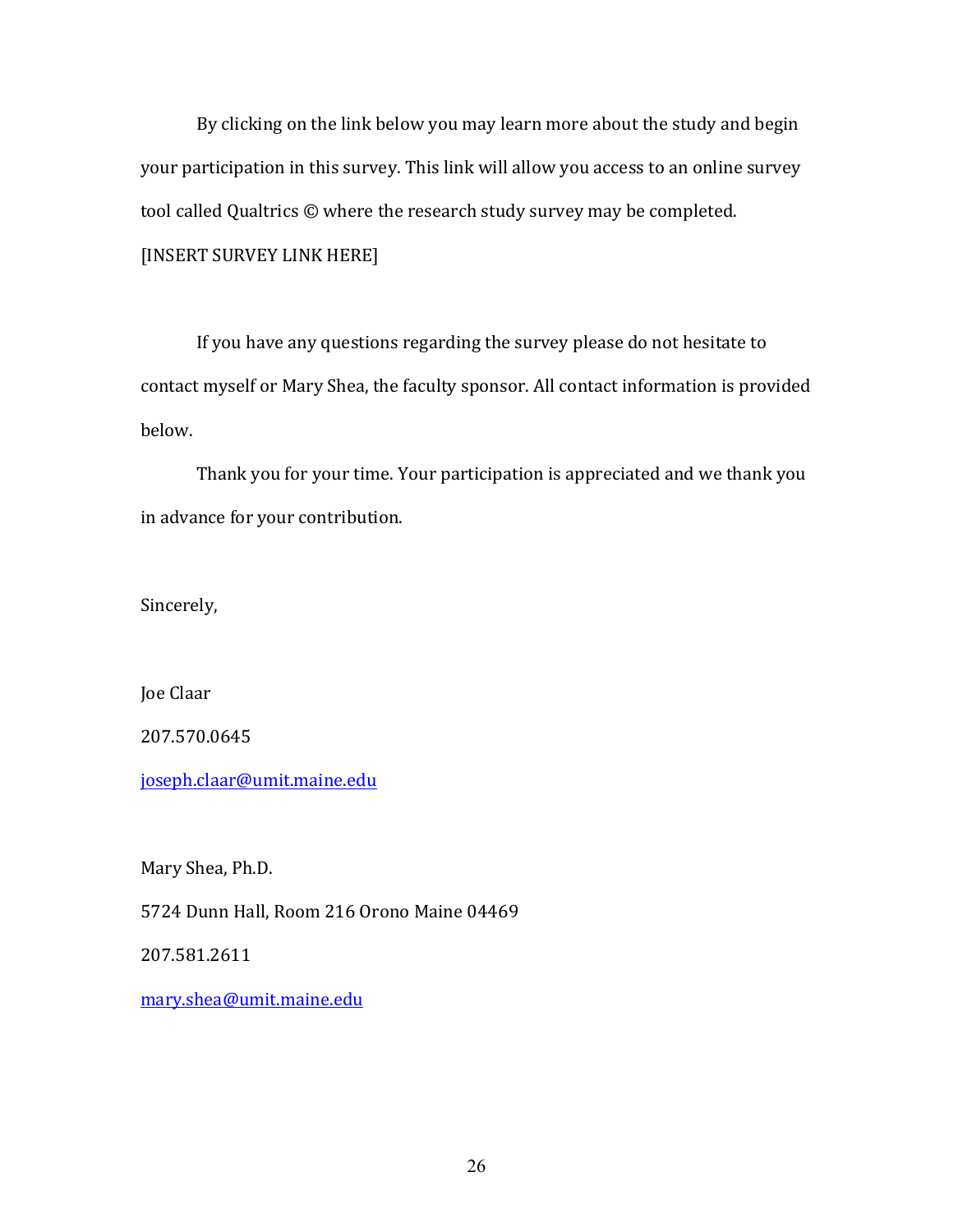#### **Appendix B**

# **Informed Consent**

You are invited to participate in a research study being conducted by Joseph Claar, a senior nursing student at the University of Maine in Orono. My faculty advisor is Mary Shea, Ph.D., Assistant Professor of Nursing. The purpose of this study is to look at complementary services that cancer patients and cancer survivors find beneficial in their day-to-day lives. This knowledge will assist organizations with enhancing their support services for cancer patients. Participants must be at least 18 years of age.

## **What Will You Be Asked to Do?**

If you choose to participate, you will be asked to take an anonymous survey that may take about 10-15 minutes to complete.

#### **Risks**

Except for time, there are no risks to you as a participant of this study.

## **Benefits**

This study does not have any direct benefits for you. However, this research will help gain a better insight into determining what types of complementary services patients find beneficial, what programs can be enhanced, or what services should be implemented. These results may be helpful to cancer patients and cancer survivors.

#### **Confidentiality**

The survey is anonymous; please do not add your name on the survey. All data is encrypted through Qualtrics  $\odot$  and stored in their firewall protected servers. The only persons with access to data will be the principal investigator of this research,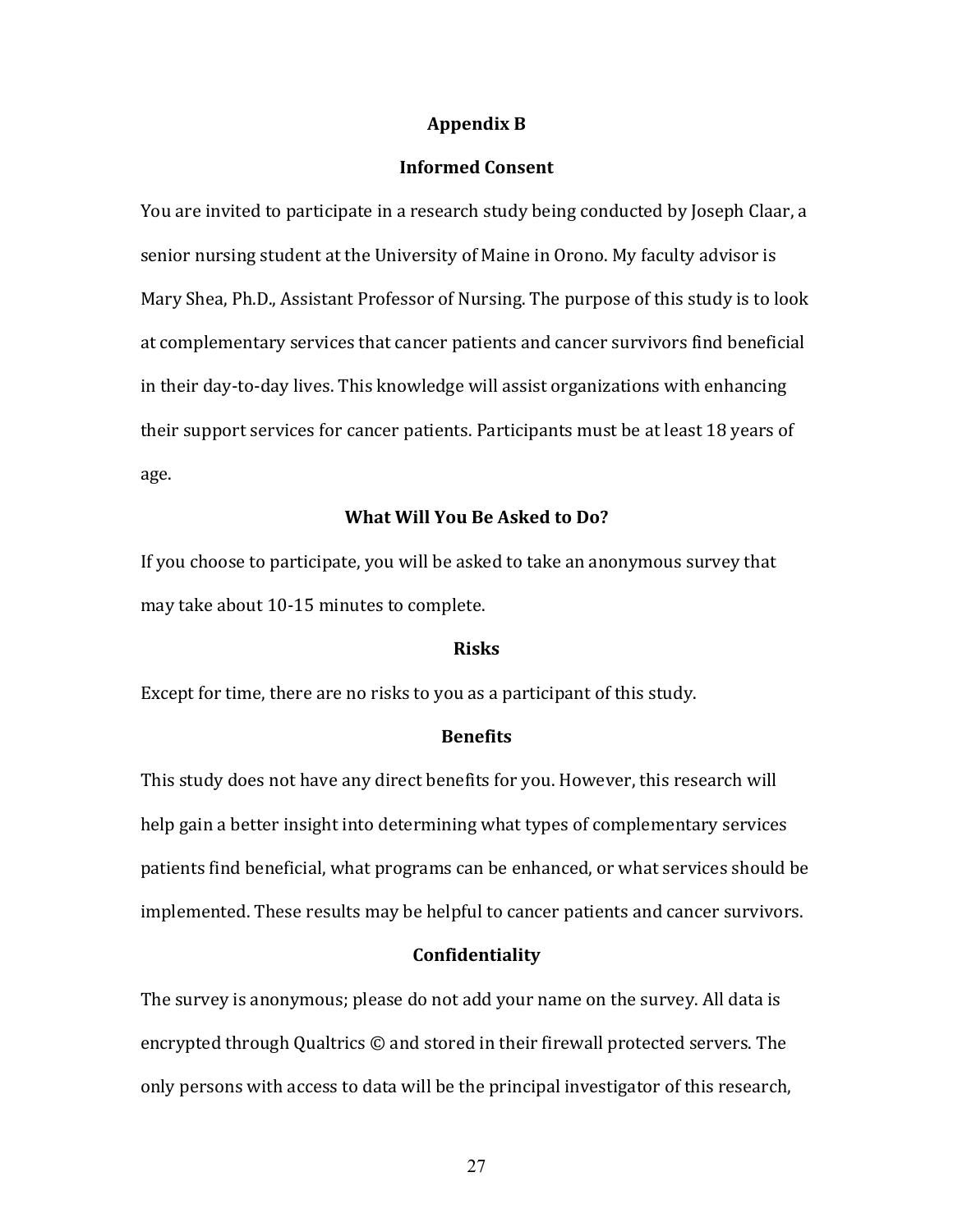who will be the sole holder of the username and password. This data will be saved for two years and will be permanently deleted from Qualtrics at that time. The data from the Qualtrics survey will be downloaded to the principal investigator's computer for analysis. This data will be deleted off the computer after two years.

# **Voluntary**

Your participation is voluntary. You may stop at any time or skip any questions you do not wish to answer.

# **Contact Information**

If you have any questions about this study please contact me, **Joseph Claar**, at 207.570.0645 or email: joseph.claar@umit.maine.edu

or

**Mary Shea, Ph.D** at 207.581.2611 or email: **mary.shea@umit.maine.edu** 

If you have any questions about your rights as a research participant, please contact Gayle Jones, Assistant to the University of Maine's Protection of **Human Subjects Review Board at 581-1498 or email** 

**gayle.jones@umit.maine.edu.** 

By clicking "agree" below, you are indicating that you have read and understood the above information and are choosing to voluntarily participate in this research study.

o Agree

o Disagree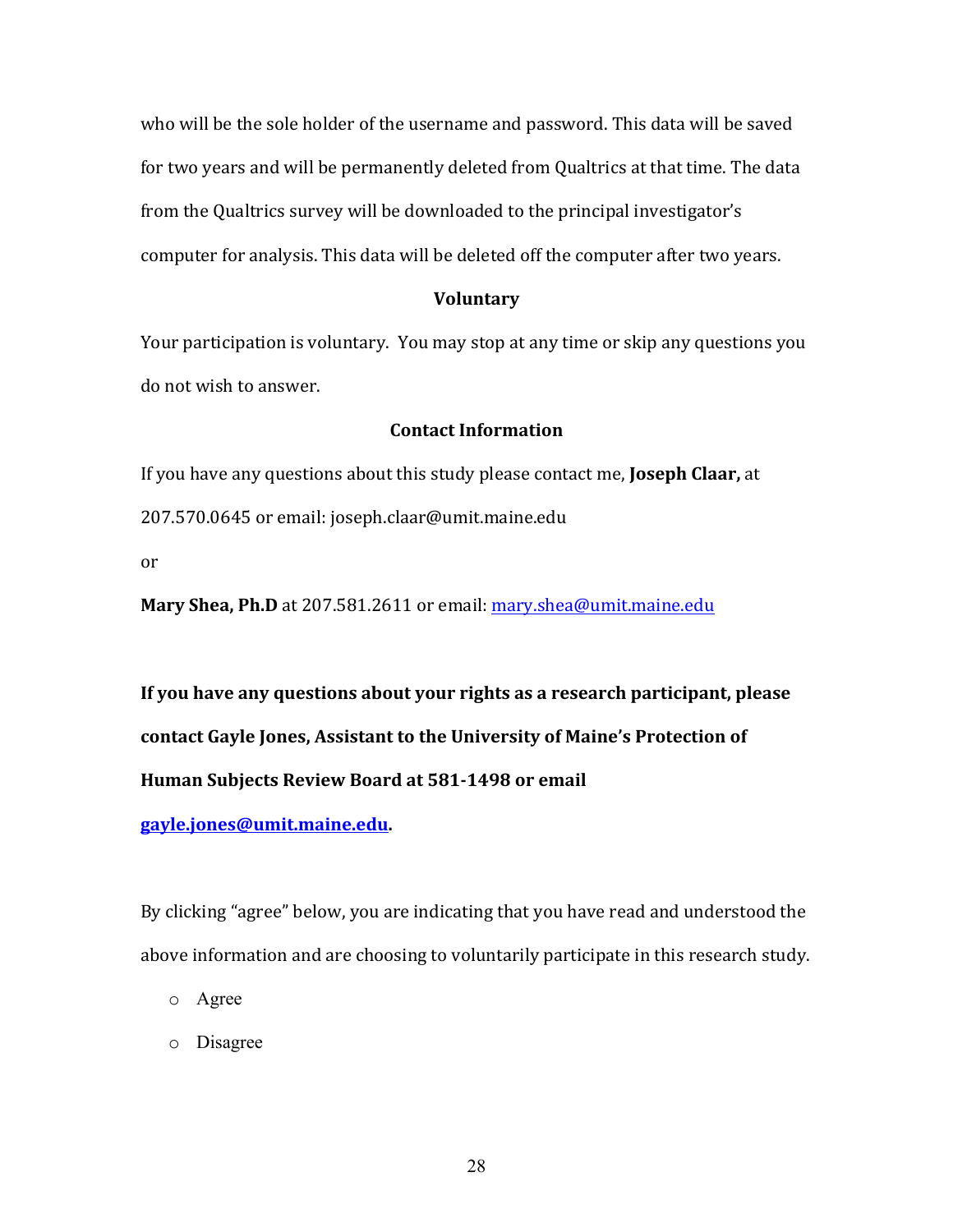# **Appendix C**

# **Survey**

The following items pertain to your perceptions of what you think is beneficial

to your health. Please mark the circle that most closely corresponds to how beneficial these complementary therapies/cancer support services are to your health.

 $Yes = Benedict$ 

 $No = Not beneficial$ 

 $N/A$  = Not applicable/Did not use

| 1. Yoga                   | Yes $No$ $N/A$         |
|---------------------------|------------------------|
| 2. Pilates                | Yes<br>No<br>N/A       |
| 3. Fitness/Exercise group | Yes<br>No<br>N/A       |
| 4. Reiki                  | Yes<br>$\rm No$<br>N/A |
| 5. Acupuncture            | Yes<br>No<br>N/A       |
| 6. Tai chi                | Yes<br>$\rm No$<br>N/A |
| 7. Meditation             | Yes<br>$\rm No$<br>N/A |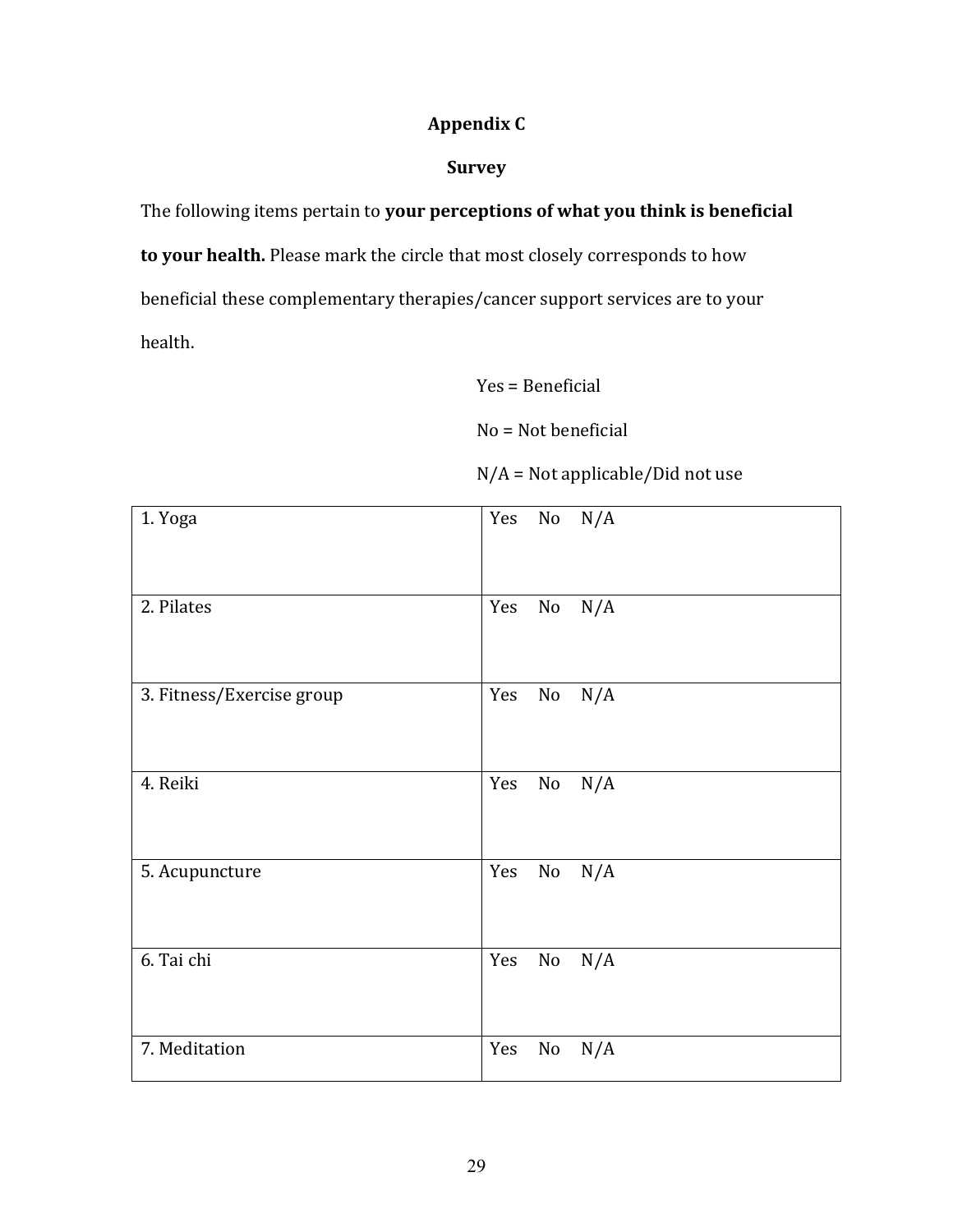| 8. Reflexology         | N/A<br>Yes No          |
|------------------------|------------------------|
| 9. Massage             | Yes No N/A             |
| 10. Spa Services       | Yes<br>No<br>N/A       |
| 11. Hypnosis           | Yes<br>$\rm No$<br>N/A |
| 12. Cards & Games      | Yes<br>N/A<br>No       |
| 13. Art class          | N/A<br>Yes<br>$\rm No$ |
| 14. Knitting           | $\rm No$<br>N/A<br>Yes |
| 15. Quilting           | N/A<br>Yes<br>No       |
| 16. Sewing             | $\rm No$<br>N/A<br>Yes |
| 17. Support groups     | Yes<br>N/A<br>No       |
| 18. Educational events | Yes<br>$\rm No$<br>N/A |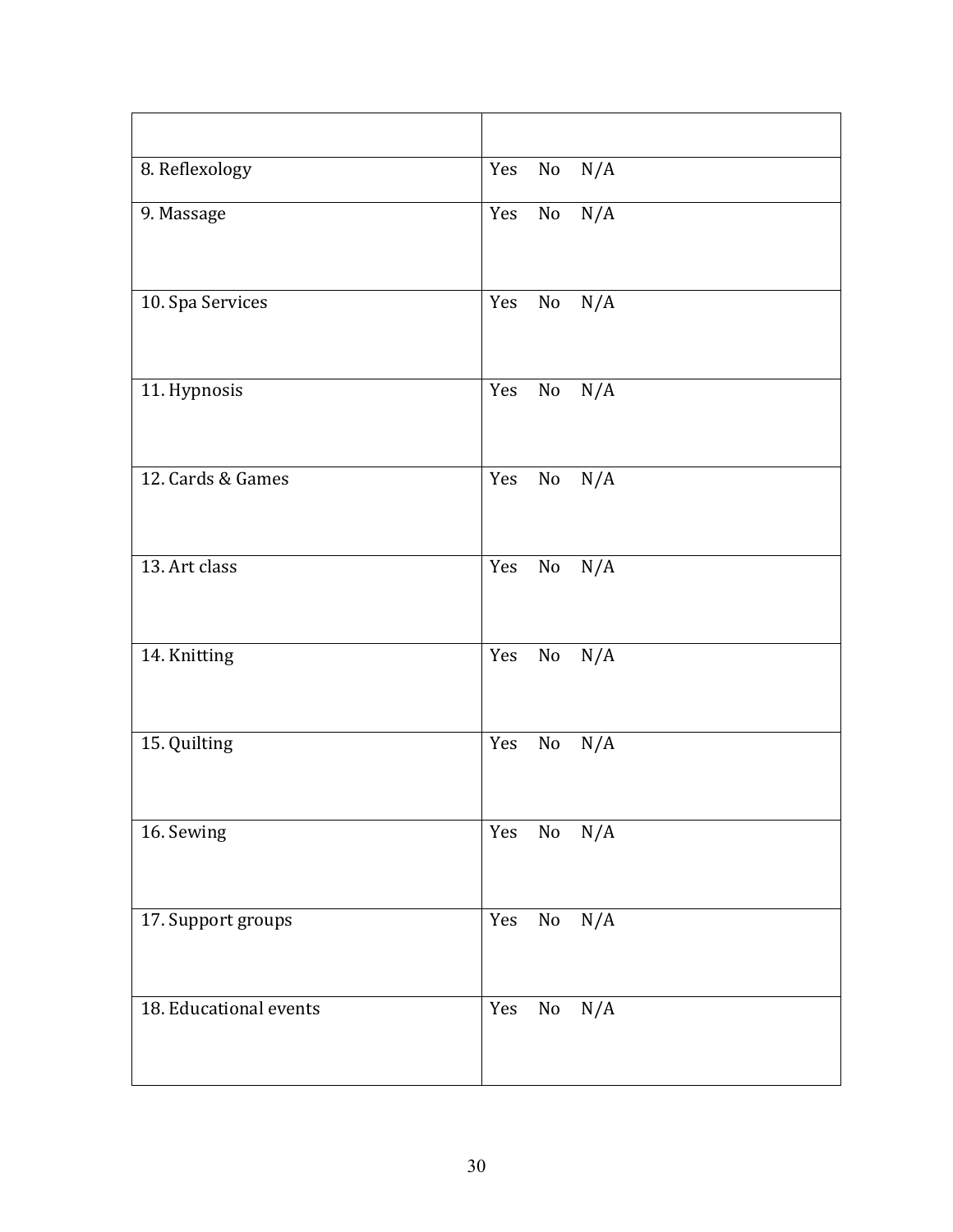Please tell a little about yourself by filling in the appropriate boxes below.

19. Other services you have found beneficial:

20. What center have you been attending for cancer support?

- Cancer Community Center in Portland
- Patrick Dempsey Center for Cancer Hope & Healing in Lewiston
- Beth C. Wright Cancer Resource Center in Ellsworth

21. How long have you been going or did you go to the cancer support center?

\_\_\_\_\_\_ Months (Fill in the blank)

22. Have you ever been diagnosed with cancer?

- Yes (If they choose yes, it will take them to questions 23, 24, 25)
- No, I'm a support person for the cancer patient (If they choose no, it will

skip the other questions about cancer and take them directly to question 26)

23. What year were you diagnosed with cancer?

 $\frac{1}{\sqrt{1-\frac{1}{\sqrt{1-\frac{1}{\sqrt{1-\frac{1}{\sqrt{1-\frac{1}{\sqrt{1-\frac{1}{\sqrt{1-\frac{1}{\sqrt{1-\frac{1}{\sqrt{1-\frac{1}{\sqrt{1-\frac{1}{\sqrt{1-\frac{1}{\sqrt{1-\frac{1}{\sqrt{1-\frac{1}{\sqrt{1-\frac{1}{\sqrt{1-\frac{1}{\sqrt{1-\frac{1}{\sqrt{1-\frac{1}{\sqrt{1-\frac{1}{\sqrt{1-\frac{1}{\sqrt{1-\frac{1}{\sqrt{1-\frac{1}{\sqrt{1-\frac{1}{\sqrt{1-\frac{1}{\sqrt{1-\frac{1}{\sqrt{1-\frac{1$ 

24. When did you start using the cancer support center?

- As soon as I was diagnosed

- During treatment

- After treatment

25. What type of cancer do you have?

 $\frac{1}{\sqrt{1-\frac{1}{\sqrt{1-\frac{1}{\sqrt{1-\frac{1}{\sqrt{1-\frac{1}{\sqrt{1-\frac{1}{\sqrt{1-\frac{1}{\sqrt{1-\frac{1}{\sqrt{1-\frac{1}{\sqrt{1-\frac{1}{\sqrt{1-\frac{1}{\sqrt{1-\frac{1}{\sqrt{1-\frac{1}{\sqrt{1-\frac{1}{\sqrt{1-\frac{1}{\sqrt{1-\frac{1}{\sqrt{1-\frac{1}{\sqrt{1-\frac{1}{\sqrt{1-\frac{1}{\sqrt{1-\frac{1}{\sqrt{1-\frac{1}{\sqrt{1-\frac{1}{\sqrt{1-\frac{1}{\sqrt{1-\frac{1}{\sqrt{1-\frac{1$ 

26. Gender: M or F

 $27. \text{Age:}$ 

28. Do you have any comments about this study?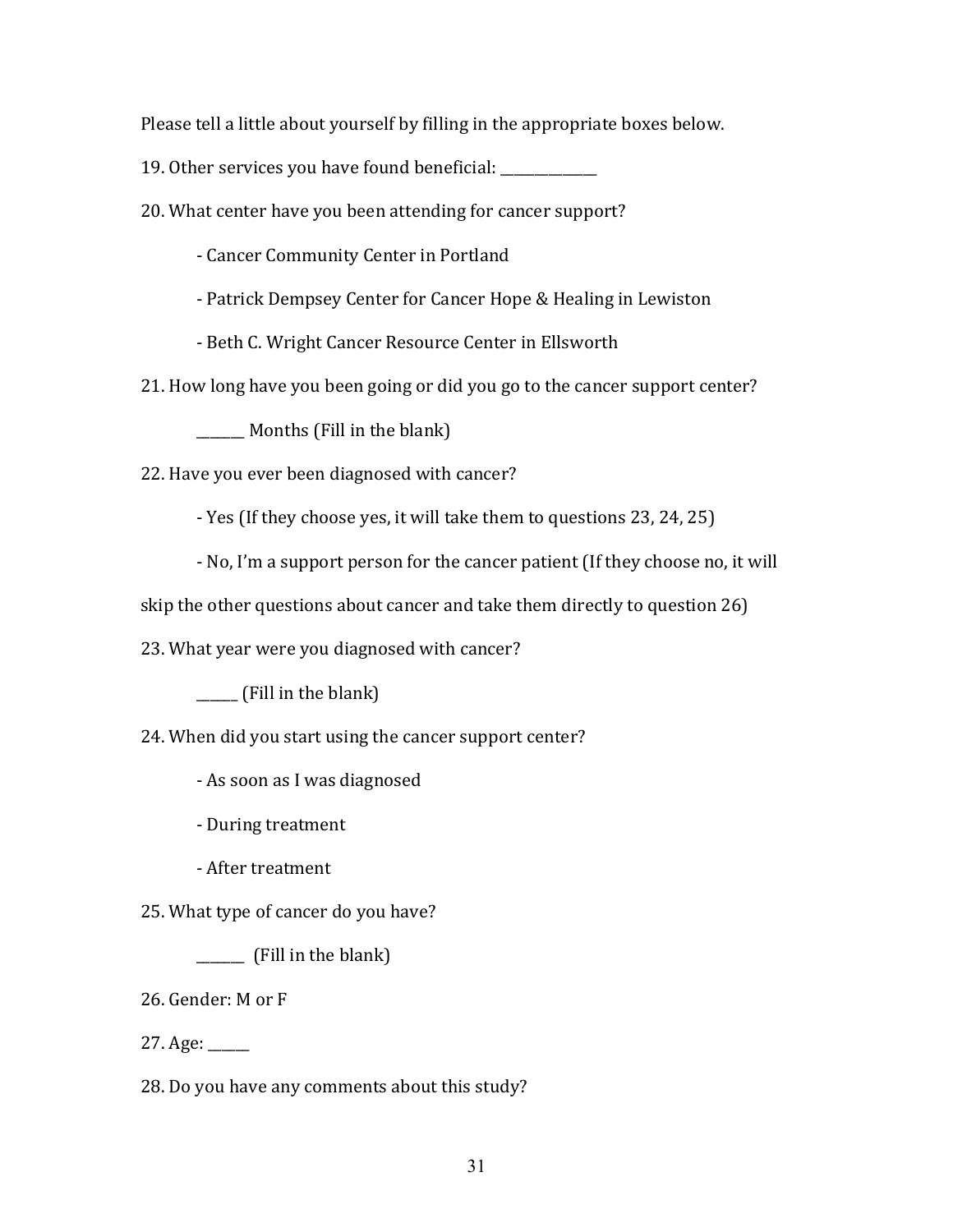#### **Appendix D**

## **Contact Person Emails**

 $Dear$ <sub>\_\_\_\_\_\_</sub>,

You are receiving this email because you have agreed to help me, Joseph Claar, with my Honors Thesis research at the University of Maine regarding complementary services to cancer patients in the state of Maine. I will be sending you an email that should be forwarded to the people who have participated in your services at The Patrick Dempsey Center for Cancer Hope & Healing. Thank you for agreeing to be a part of this study. Please let me know if you have any questions.

#### $Dear$ <sub>\_\_\_\_\_\_</sub>,

You are receiving this email because you have agreed to help me, Joseph Claar, with my Honors Thesis research at the University of Maine regarding complementary services to cancer patients in the state of Maine. I will be sending you an email that should be forwarded to the people who have participated in your services at The Beth C. Wright Cancer Resource Center. Thank you for agreeing to be a part of this study. Please let me know if you have any questions.

 $Dear$  \_\_\_\_\_\_\_\_,

You are receiving this email because you have agreed to help me, Joseph Claar, with my Honors Thesis research at the University of Maine regarding complementary services to cancer patients in the state of Maine. I will be sending you an email that should be forwarded to the people who have participated in your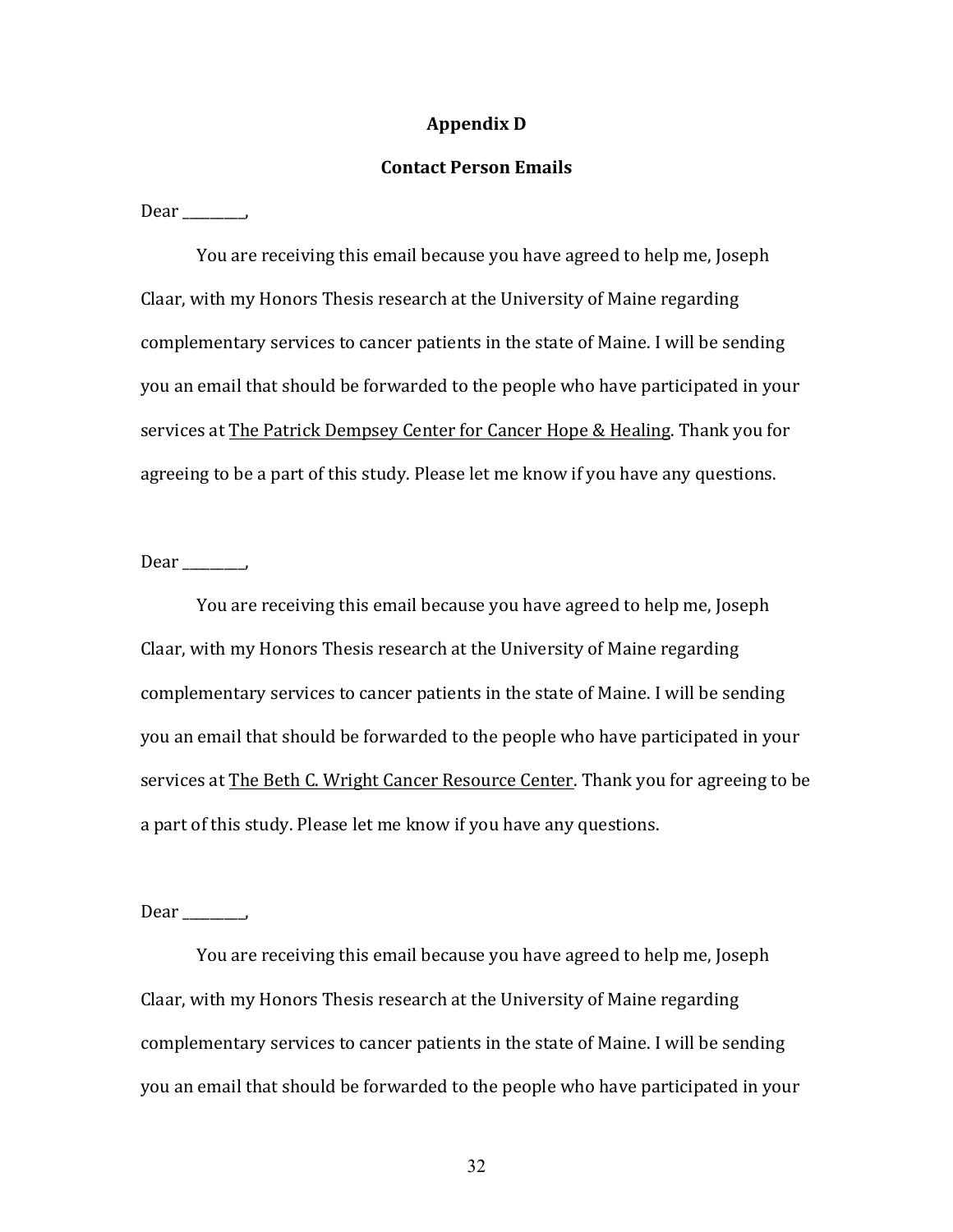services at The Cancer Community Center. Thank you for agreeing to be a part of this study. Please let me know if you have any questions.